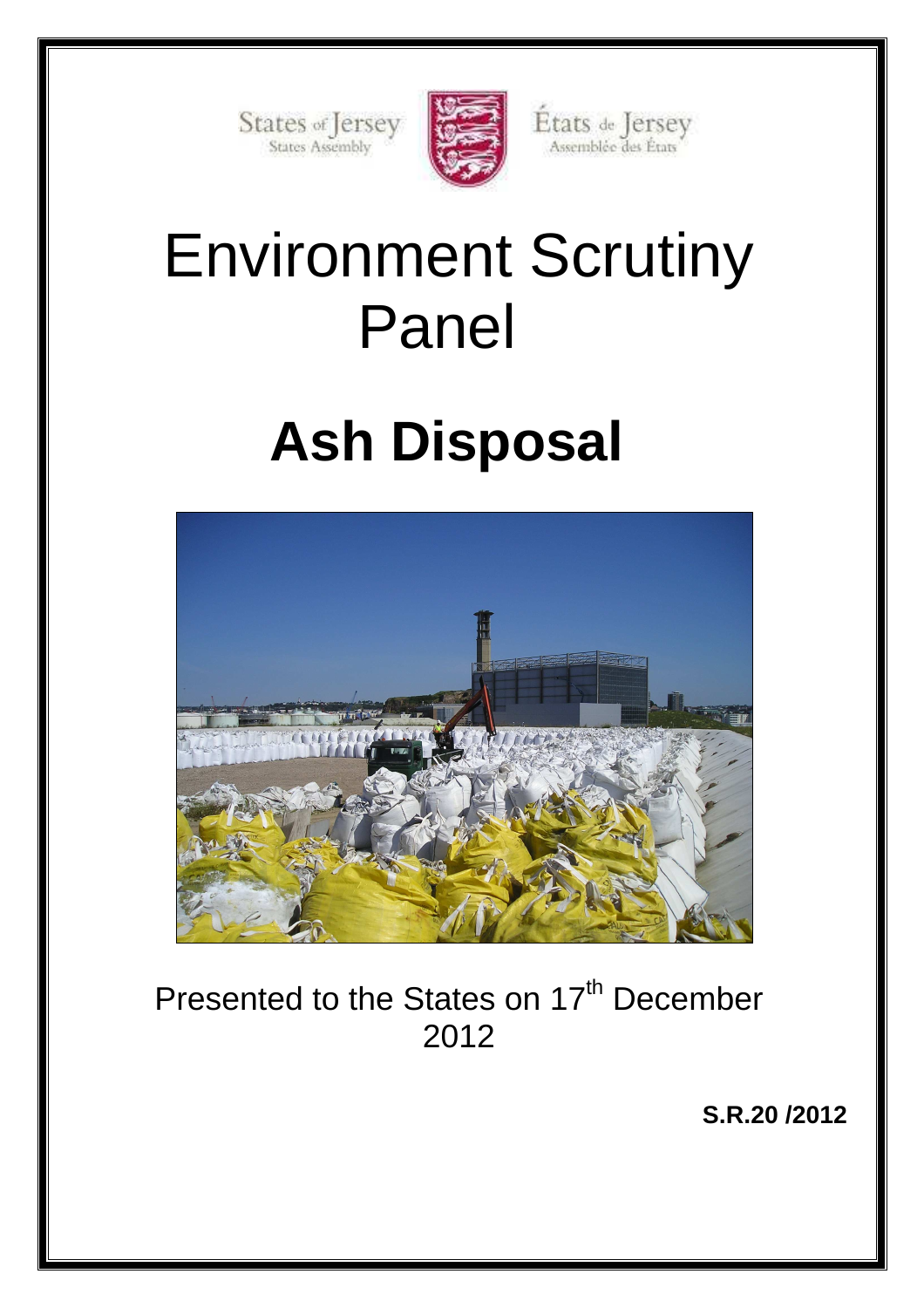# **CONTENTS**

| 2.              |                                                    |  |
|-----------------|----------------------------------------------------|--|
| 3.              |                                                    |  |
| 4.              |                                                    |  |
| 5.              |                                                    |  |
| 6.              |                                                    |  |
| 7.              |                                                    |  |
| 8.              |                                                    |  |
| 9.              | THE BASEL CONVENTION AND DULY REASONED REQUESTS 24 |  |
| 10 <sub>1</sub> |                                                    |  |
|                 |                                                    |  |
|                 |                                                    |  |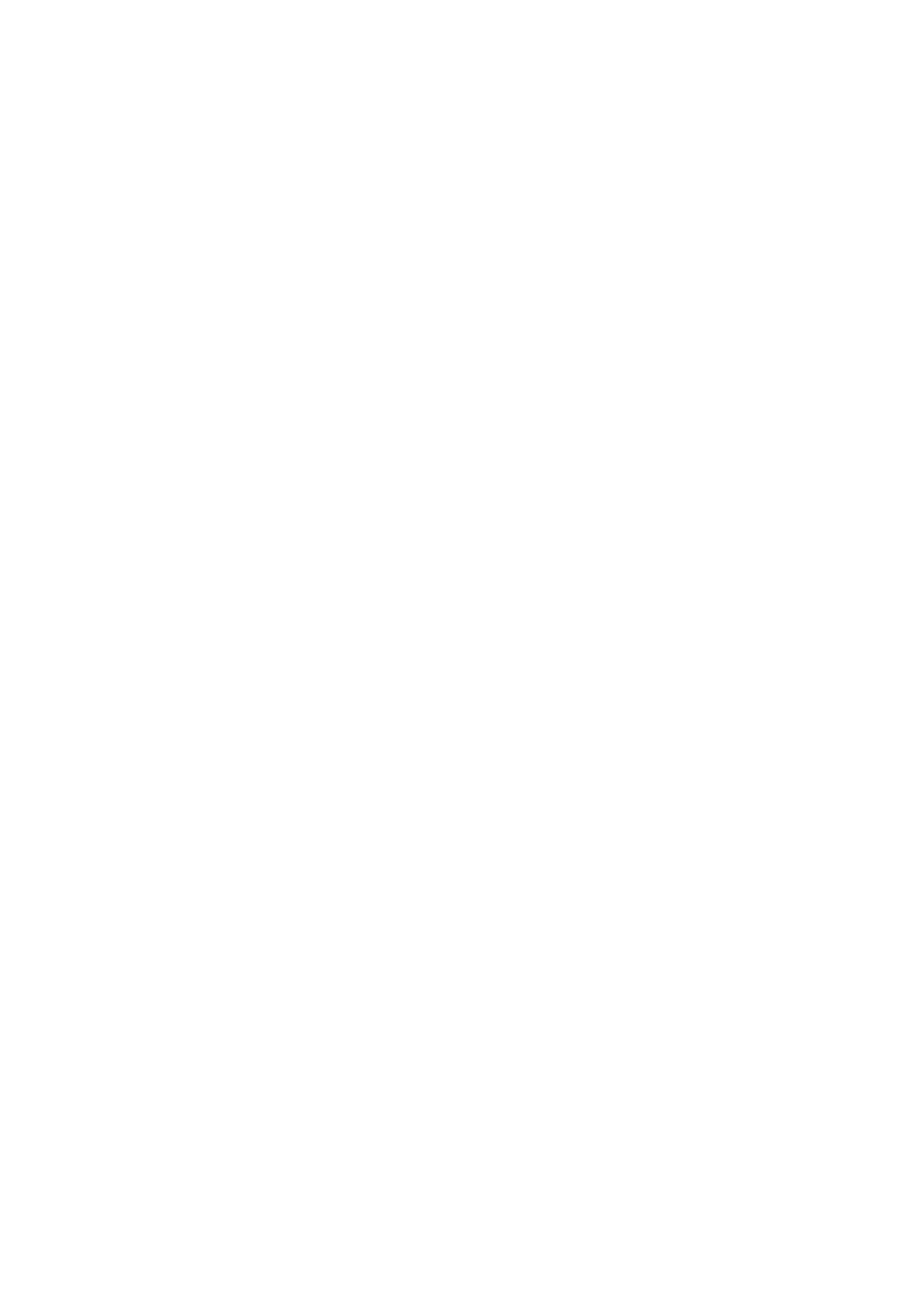# **Chairman's foreword**

The construction of the new EfW plant at La Collette which replaced the old incinerator at Bellozanne brought an end to many years of airborne pollution. Like many people I initially saw the new plant as an ugly blot on the landscape of the South East Coast, but have come to accept its visual impact. However, concerns remain over the implications of its siting at La Collette for the future use and development of this important area of reclaimed land which offers so much potential.

The artificial hill which is steadily advancing seaward from Mount Bingham encapsulates ash residues from many years' use of the Bellozanne plant in over thirty sealed cells. Some of the ash at La Collette was excavated and moved from West of Albert, where it was originally dumped in uncontrolled conditions under a waste regime which thankfully has long been consigned to history.

Very soon after Environment Panel members were elected, we spent a freezing cold but beautifully sunny winter's day touring La Collette and meeting the operators. We were astonished by the scale of TTS solid waste operations and learned of the plans inherited by both the new TTS and Environment Ministers for continued disposal of ash in an 'ash headland' which would gradually extend towards the southern end of la Collette. We were surprised that a more sustainable alternative to the headland plans appeared not to have been prioritised during the design and construction of the EfW plant, but saw no benefit in retrospective investigations. After all, pre-1970 Jersey's domestic waste was dumped in landfill sites in uncontrolled conditions leaving a legacy for our generation to deal with.

Our ideal vision was of a sustainable alternative to building an ash headland, recycling as much of this material as economically possible. After separate meetings with both Ministers we realized we had a common purpose in seeking it. However, there seemed to be no consensus on how this might be achieved, nor an early prospect of arriving at a consensus. We decided to focus our review on finding sustainable alternatives to help both Ministers and departments work together to this end. We feel confident that the alternative policy direction for the future disposal of ash we have proposed should meet the sustainable and practical visions sought by both Ministers.

There are likely to be some points of implementation on which the two Ministers may differ, particularly whether the smaller volumes of Air Pollution Control residues (APCr) from the new plant which are classified as hazardous waste are exported for disposal or recovery, whether this is to the UK or elsewhere, by way of a request under UK authorities or otherwise, but those issues should not detract from our conclusions.

The policy we have proposed offers the opportunity to recycle the majority of residues produced by the EfW plant in the form of products for the construction industry. Products which will meet regulatory standards, which have the potential to be economically viable with a modest investment in infrastructure within a framework of management and operating agreements between TTS and locally based commercial partners. The smaller volume of APC residues, which cannot be treated in Jersey at this time, is proposed to be exported off-Island in the first instance under conditions controlled by international agreements for the trans-boundary shipment of hazardous waste.

There are challenges to be overcome in the alternative policy we have proposed. For example, there is likely to be a need for change to Parish and community refuse collection arrangements to ensure the removal of batteries and waste electrical products from the general waste stream, to reduce levels of metal contamination in the ash residues. We will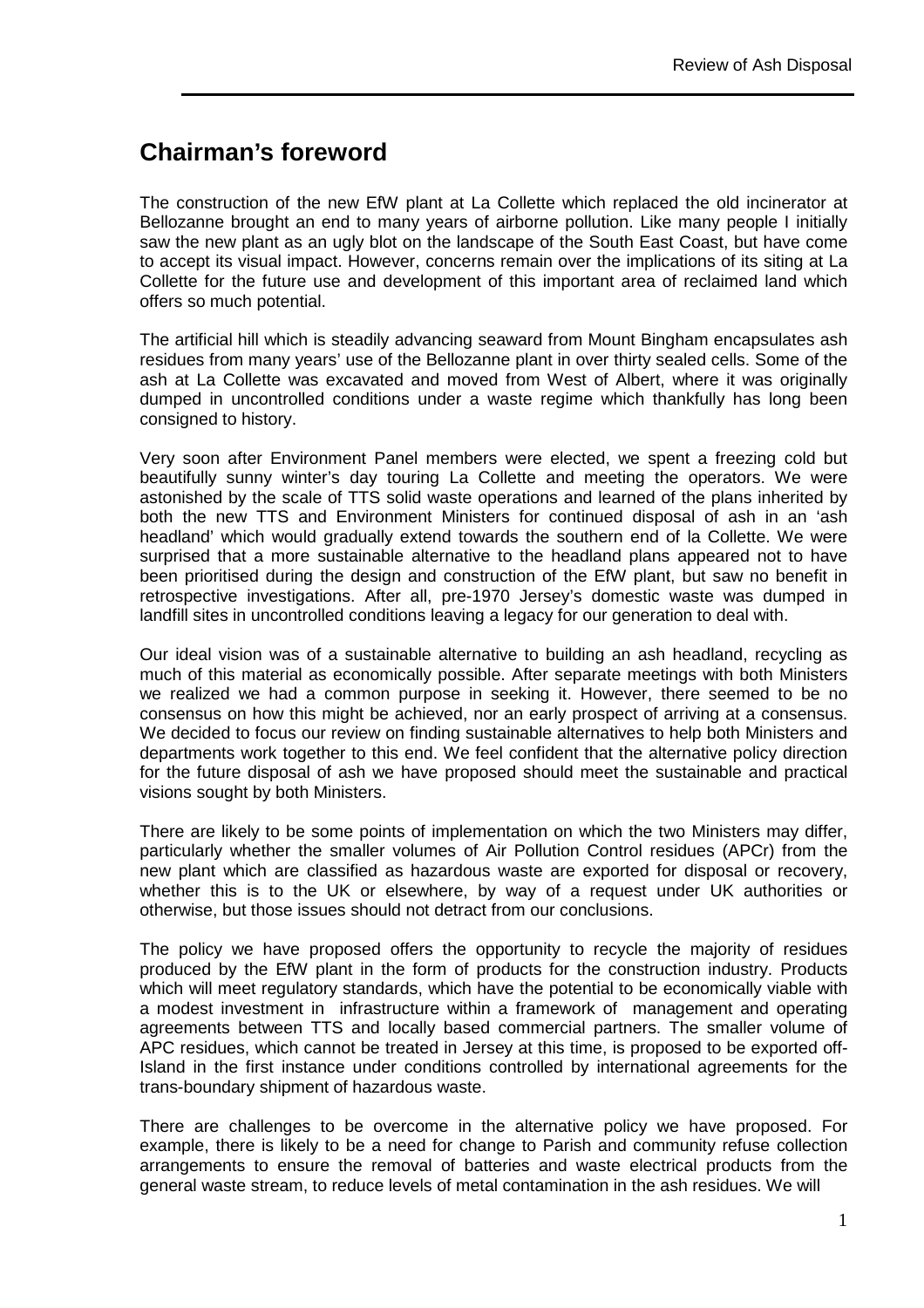need to achieve commercial acceptance of alternative aggregate products and build up the local market for them which will take some time. The strategy proposed requires some additional investment by TTS in infrastructure which would need to be contained within the funding available to TTS in the MTFP. We see these factors as solvable, but they do militate against an early decision to import Guernsey's waste. At present the financial benefits of doing so are unknown, but the sustainable policy we have proposed needs to be implemented and proven to be successful in operation before considering this major step.

The potential benefits of the alternative strategy we propose are very substantial. Much reduced legacy of waste for future generations to deal with, no ash headland, no further visual despoliation, no more ash cells, with consequent long term financial savings. Subject to a review of post-Buncefield safety constraints, valuable land at La Collette could also become available for alternative uses.

Members of my Panel have enjoyed carrying out this review immensely and are very excited with the results. We believe it can form a major part of a more sustainable waste management policy for the long term benefit of Jersey, and take pride in presenting our report to the States.

I would like to record my thanks to Panel members Deputy Steve Luce and Connétable Phil Rondel, Phil White, project manager for our advisers AEA Technology plc, Malcolm Orbell, our Scrutiny Officer, as well as the Ministers and officers of both TTS and Environment whose co-operation has enabled the Panel to complete this report.

Deputy John Young Chairman, Environment Scrutiny Panel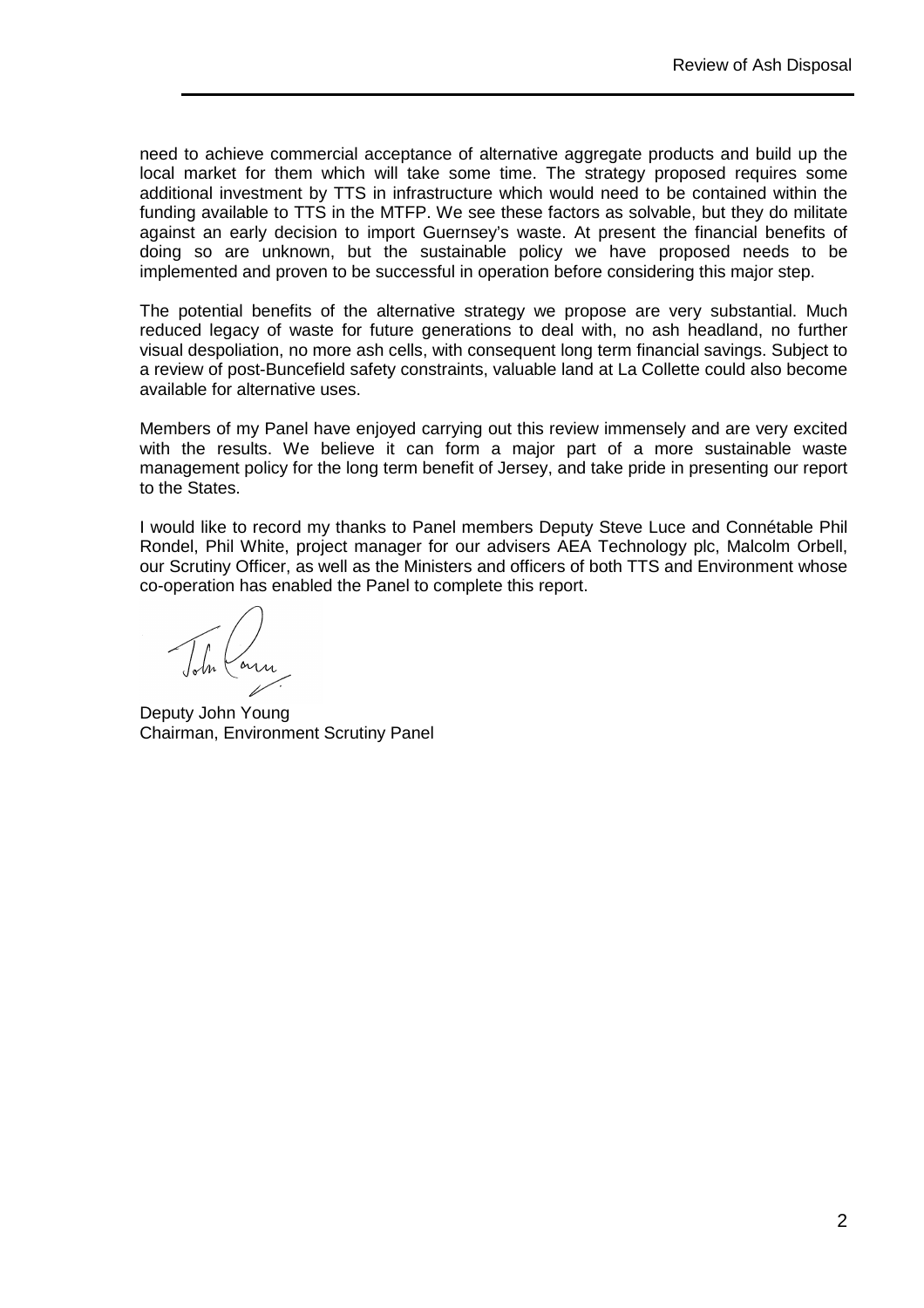# **1. Background**

# **1.1 Ash disposal at La Collette**

During the 1980s, ash from the Bellozanne Energy from Waste plant was commonly disposed of alongside inert waste materials in reclamation sites such as the Esplanade and 'West of Albert'. However, increasing environmental awareness led to recognition of the need for tighter controls over waste ash disposal.

From 1995 a policy of safely 'encapsulating' waste ash in lined cells at the La Collette 2 reclamation site was introduced, the cells being engineered to be hydraulically independent of ground and marine waters. During the course of excavation for new developments on the Waterfront quantities of ash that were previously deposited there have also been dug up and re-buried in cells at La Collette.

# **1.2 Engineered cells**

 $\overline{a}$ 

From the outset ash cells at La Collette have been carefully constructed, lined with butyl and protective layers of inert material, and built above Mean High Water Spring Tide levels to ensure discontinuity with the marine environment. Any leachate that accumulates owing to rainfall while the cell is open is removed by tanker to the Bellozanne Sewage Treatment Works. Dust is minimised by the use of covered vehicles and a daily cover of inert soils applied over ash deposited in open cells to limit as far as possible escape of deposited material. When full, cells are capped to prevent further rain ingress, and over time the ash in the cell hardens into a cement-like consistency. Over 30 cells have been built since 1995; the current cost of a 'standard' ash cell is approximately £0.5 million.

Despite concerns from some quarters, a 6-month baseline water quality monitoring survey carried out around the La Collette site in  $2011<sup>1</sup>$  found that the ash cell system was not contributing to any degradation of water quality in the surrounding marine environment and that the cell liners were preventing leachate from entering the groundwater. This is especially important in light of the need to protect the adjacent South East Coast of Jersey Ramsar site from harm.

# **1.3 Bellozanne and La Collette Energy from Waste plants**

During the later years of its operation the Bellozanne Energy from Waste plant was known to produce substantially higher levels of airborne emissions than was then permitted elsewhere in Europe, as it was not fitted with modern abatement controls. It became a priority for the Transport and Technical Services Department to replace it with a new plant that could comply with the latest European standards established by the Waste Incineration Directive (WID).

The La Collette Energy from Waste plant began full scale operation early in 2011. It has a design life expectancy of 25 years, with the ability to accept a maximum of 105,000 tonnes of waste per year, although currently it is operating well below capacity, at around 70,000 tonnes per year. This has led to consideration that Jersey could import and process up to 30,000 tonnes of waste from Guernsey on a contract basis, which could potentially produce an income for Jersey as well as enabling the plant to generate additional electricity for local use.

**<sup>1</sup>** La Collette Waste Management Facility. Baseline Water Quality Review (Capita Symonds November 2011)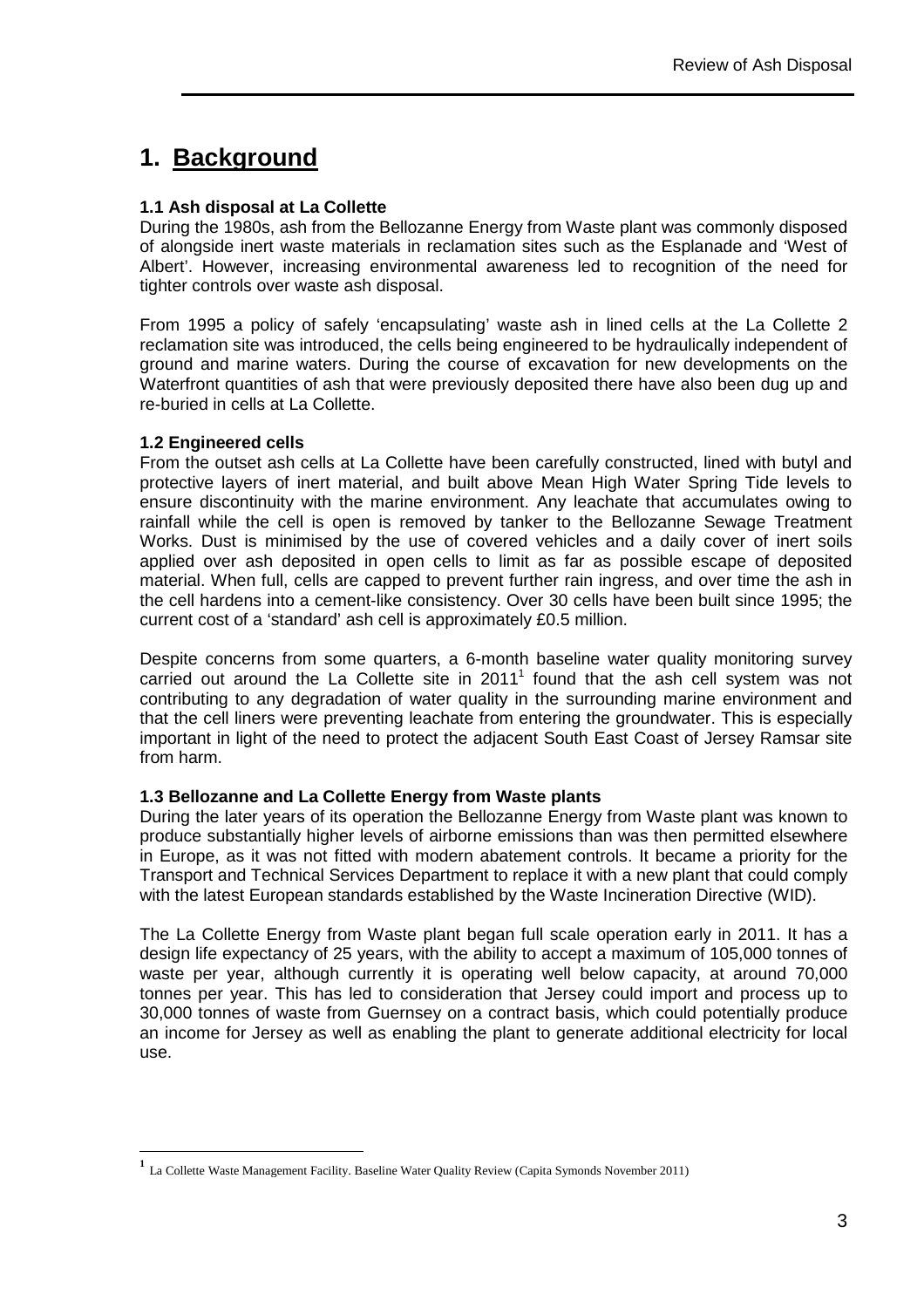# **1.4 Better quality ash**

Some significant differences in the types of waste produced by the new and old EfW plants need to be taken into account. The mixed fly ash and bottom ash produced by the Bellozanne plant was significantly 'dirtier' and contained more potential contaminants than the Incinerator Bottom Ash (IBA) produced by the new EfW plant. This is one reason why it was not previously considered feasible to recycle waste ash from Bellozanne, which led to the policy of permanent disposal into lined cells.

# **1.5 Air Pollution Control residues**

The 'state of the art' pollution controls that set the La Collette plant apart from its predecessor also generate a different kind of waste, known as Air Pollution Control residues, or APCr. This is similar to talcum powder in consistency, being very light but rather bulky, and is collected separately from the IBA. It contains very low levels of metals and dioxins but its high lime content gives it strongly alkaline properties, for which reason it is classified as a hazardous material and has to be treated differently to IBA. At current operational levels some 18,000 tonnes of IBA and about 4,000 tonnes of APCr are being produced by the plant each year.

# **1.6 More ash cells**

The quantity of ash (estimated at several hundred thousand tonnes) produced over many years has already resulted in a large legacy of ash cells at La Collette, many of which have been 'super-filled' over pre-existing cells to optimise the use of space. At the time of designing the new EfW it was decided that this operation would continue, gradually raising the level of the site up to a height previously agreed with the then Planning and Environment Department. This was considered at the time by the Transport and Technical Services Department to be an acceptable way forward, being a process with which they were familiar, on a site already in their control. The works to create ash pits above the level of the sea wall reflect a development framework for the La Collette site ratified by the States Assembly in 2000 (P.96/2000), rather than any formal planning permission.

# **1.7 An ash headland?**

Public interest in the operation of the new EfW plant took on a different aspect early in 2011 when a short consultation exercise indicated that there would be a need to increase the size of the ash mound to accommodate the total volumes of ash that would be produced during the planned lifetime of the La Collette plant. Within the proposals there was also consideration of whether the hazardous APCr could be disposed of in suitably engineered cells within the new mound. This was described in plans as an 'ash headland', which caused concern amongst interested parties, including the environmental group Save Our Shoreline (SOS), some members of the Ramsar Management Authority, and the Environment Scrutiny Panel.

# **1.8 Presentation**

A presentation on the proposals chaired by the newly elected Minister for Planning and Environment, Deputy Robert Duhamel, was attended by representatives of these groups on 21st July 2011. Attendees were told that a planning application and Environmental Impact Assessment for the headland were expected by the end of 2011. Although opportunities for recycling IBA were being considered, it was thought that export to the UK (for example for use as road base material) would be uneconomic; it was also indicated that APCr could not be recycled and no-one else was doing so. Current permissions would allow for continued burial of ash at La Collette for another 5-7 years, but the ash headland construction project could have a 35 year lifespan.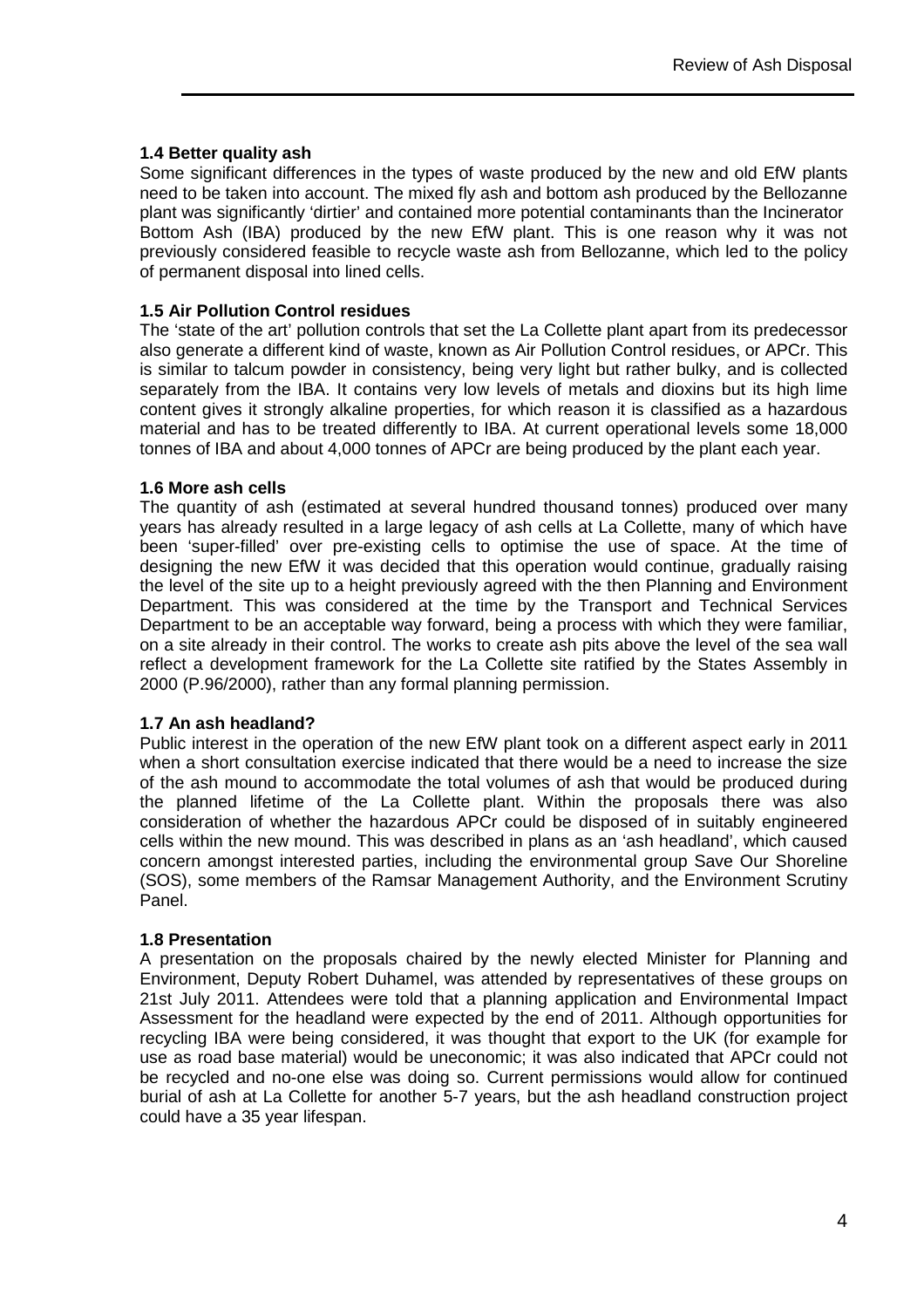Questions were asked about whether sufficient thought had been given when planning the EfW plant as to how to deal with the total quantities of waste ash and APCr that would accrue over a 25 year period of operation.

# **1.9 Scrutiny involvement**

Prior to the presentation, on 14th July 2011 the Environment Scrutiny Panel Chairman of the time<sup>1</sup> had written to the Minister for Transport and Technical Services expressing the Panel's serious concerns about the headland proposals, copying the letter to the Chief Minister and the Minister for Planning and Environment. A reply was received from the Minister for TTS on 2nd August 2011. The correspondence identified some of the issues that have since been addressed by this review. The Minister's reply (quoted below) also made it clear that the ash headland proposal was considered at the time to be a long term solution for ash disposal.<sup>2</sup>

Certainly. I am aware of your concerns over the risks of contamination from existing operations and these now extend to proposed future practices. We take any contamination risks very seriously. We have taken specialist advice and the measures we propose are considered to be robust. We propose to cap over the site with quality assured long life liners which will ensure infiltration is all but eliminated. This is therefore a suitable long-term solution.

# **1.10 New Ministerial direction**

Given this background, when the new Environment Panel began developing its work programme in early 2012, members expected that continued burial of waste ash and the eventual creation of an ash headland would still be the department's preferred way forward for ash disposal. The Panel was unanimous in feeling that this was not an acceptable or sustainable option, and began preparing for a review of possible alternatives.

Members were therefore pleasantly surprised to discover through early meetings and site visits that the new Minister for Transport and Technical Services (Deputy Kevin Lewis) and his Chief Officer appeared to share their views on these matters, and were firmly in favour of finding new methods to deal with hazardous APC residues and IBA to avoid their continued disposal in engineered cells on Jersey's coastline. Discussions revealed that the department's timetable for developing new plans would allow time for a Scrutiny review to take place; the TTS department welcomed the opportunity for additional expert input to help inform its decision-making process.

# **1.11 Departmental co-operation**

Background work on the review began in April 2012 and progress was greatly helped by the positive co-operation of the Transport and Technical Services Department. The Panel's terms of reference were agreed, and following the appointment of advisers to the Panel the department responded promptly to requests for information. The Minister and his officers were generous with their time in informal briefings as well as at a later public hearing.<sup>3</sup> Similarly, officers of the Department of the Environment provided valuable assistance in briefing the Panel's adviser on regulatory matters and their Minister subsequently gave evidence to the Panel at a public hearing on 21st September 2012. $4$ 

<sup>1</sup> Then Deputy P. Rondel of St. John

<sup>&</sup>lt;sup>2</sup> Minister for Transport and Technical Services (Connétable M. Jackson) to Environment Panel Chairman, 29.07.2011

 $3$  Hearing with Minister for TTS, 21.09.2012: transcript and podcast available from Scrutiny website (www.scrutiny.gov.je)

<sup>&</sup>lt;sup>4</sup> Hearing with Minister for Planning and Environment, 21.09.2012: transcript and podcast available as above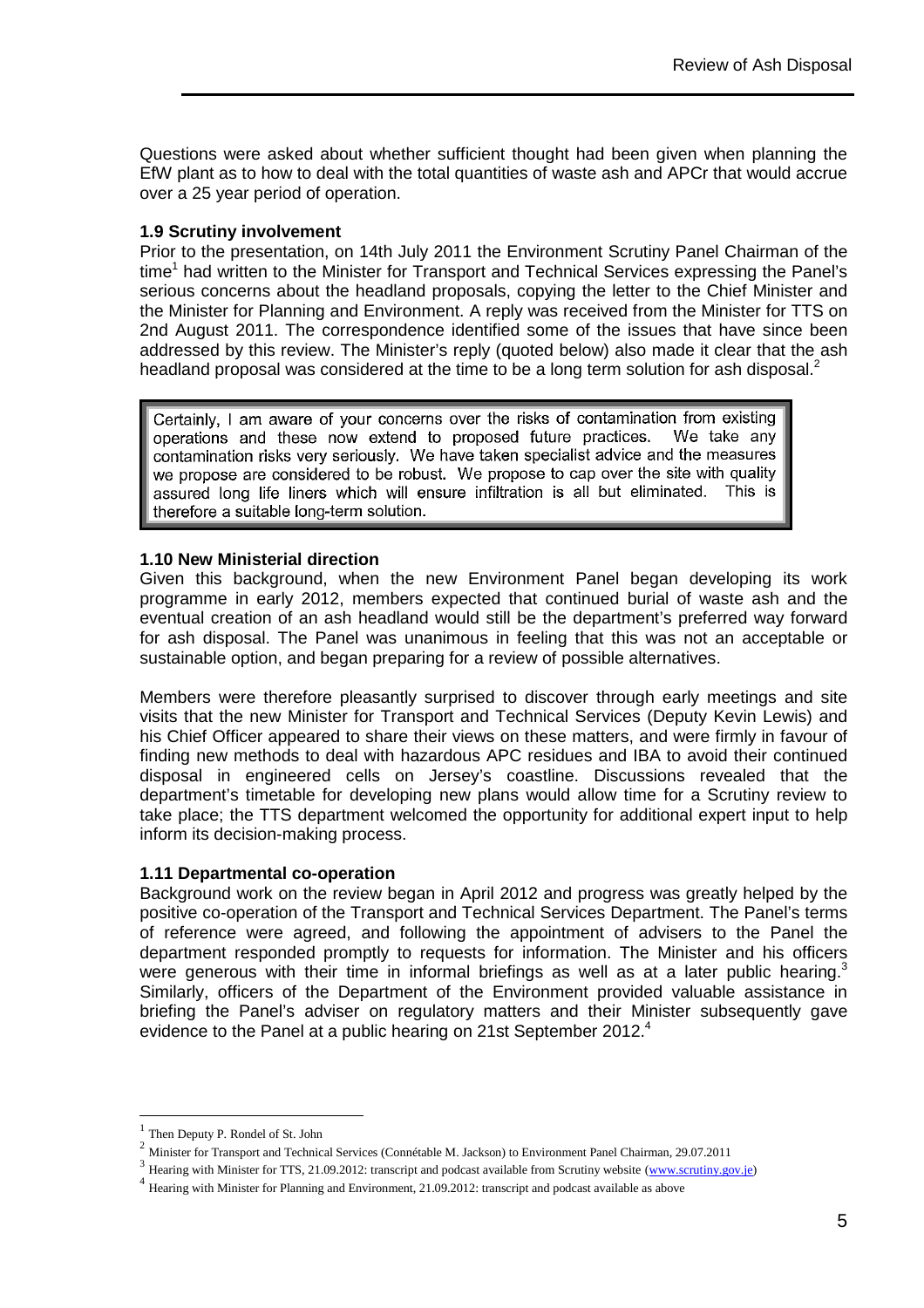# **2. Terms of Reference**

# **Ash Disposal**

This review will examine the existing and proposed policy of the Minister for Transport and Technical Services on Ash Disposal, in particular proposals for the treatment of Air Pollution Control (APC) residues and Incinerator Bottom Ash (IBA) arising from the operation of the new Energy from Waste Plant. It will also take account of continued development in the Waterfront area involving the excavation of historic ash deposits, as well as the possible implications of importing waste from Guernsey on ash disposal arrangements.

# **Terms of reference**

- 1. To review the department's existing Ash Strategy, relevant reports and proposals for the short, medium and longer term disposal of ash from the Energy from Waste Plant
- 2. To compare the existing policy and new proposals with best practice methods for ash disposal elsewhere
- 3. To consider and evaluate alternative solutions which may offer economic, environmental or other benefits to the Island
- 4. To assess any environmental impacts or concerns relevant to current or proposed methods for disposal of ash, including impact on visual or other amenities
- 5. To investigate funding implications for the department and the States of alternative proposals for the disposal of ash
- 6. To consider the potential effect of any decision by the States regarding the importation of Guernsey waste, and possible further development of the Waterfront area in terms of ash volumes or other implications

The Panel will report its findings to the States.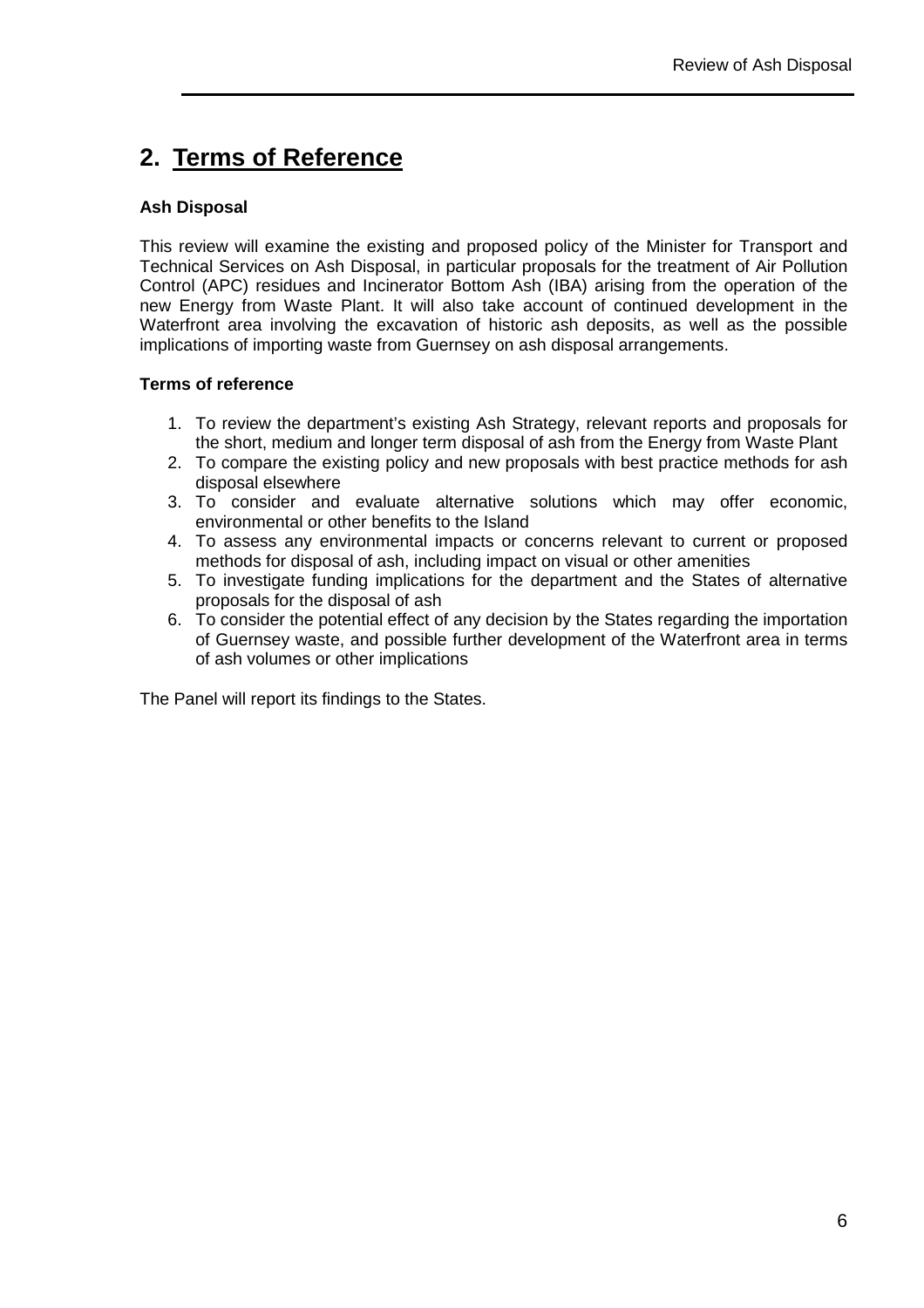# **3. Panel membership**

The Environment Panel is constituted as follows:

Deputy John Young of St. Brelade (Chairman)



Deputy Steve Luce of St. Martin (Vice Chairman)



Connétable Phil Rondel of St. John (Member)



Officer support: M. Orbell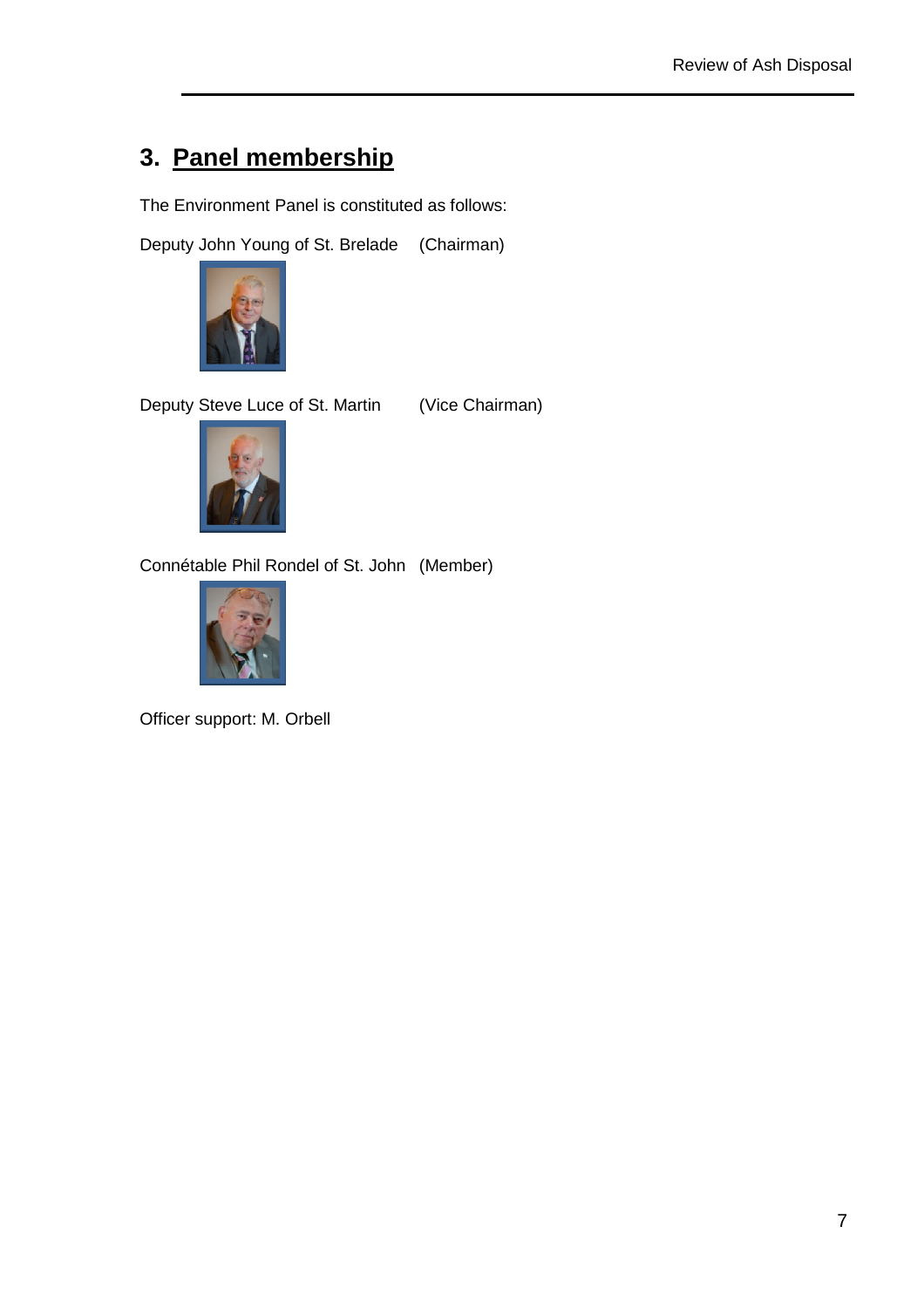# **4. Methodology**

Following approaches to various potential consultants the Panel appointed AEA Technology plc<sup>1</sup> as expert advisers to the review in July 2012. Mr Phil White, Technical Director and project manager for AEA visited the Island on several occasions during the course of the review, meeting with the Panel, departments and stakeholders as well as visiting relevant sites, including the La Collette reclamation site and potential treatment processes in the UK. He also attended to advise the Panel at public hearings for the review on 21st September 2012.

AEA's expertise in this area has been invaluable and their team produced a detailed report for the Panel which was shared with the department and stakeholders at the draft stage. Feedback from all parties has been taken into account where appropriate. Early in the review process the Panel also issued a public call for evidence and contacted a number of local organisations directly to ask for their views; a small number of submissions and comments were received and these are available to view on the Scrutiny website, www.scrutiny.gov.je

The Panel's report summarises important issues, key findings and recommendations, and evidence arising from the public hearings in September. The AEA report (available from the Scrutiny website) into technical matters presents a detailed analysis of all evidence received and options considered for ash disposal, including recommendations on those assessed as being most appropriate for the Island.

<sup>1</sup> Subsequently renamed Ricardo-AEA Limited following acquisition by Ricardo plc on 8.11.2012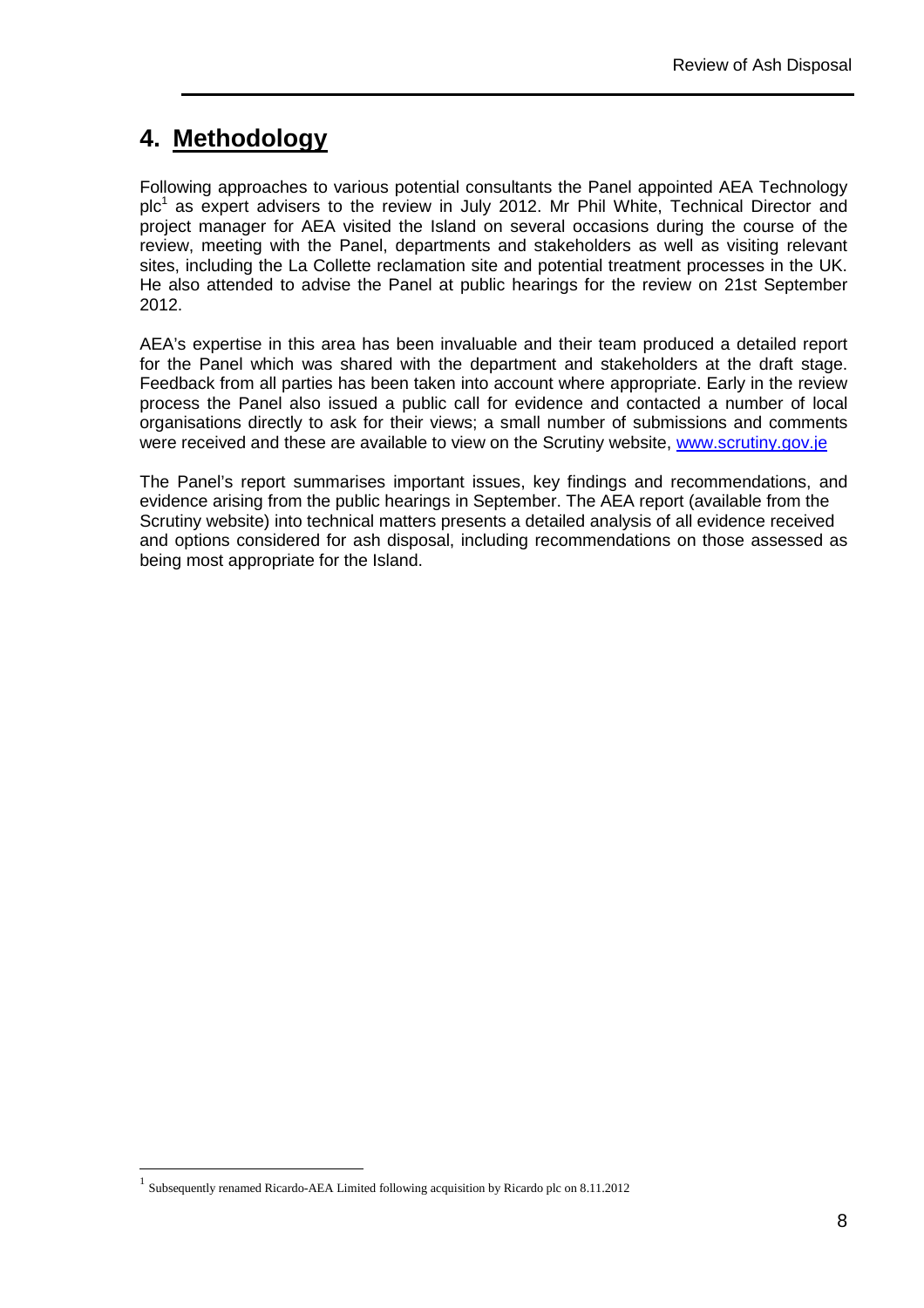# **5. Key findings**

Evidence considered during this review has led the Panel to the conclusion that the States agreed strategy (set by the former Ministers for TTS and Planning and Environment) for the permanent disposal of ash from the Energy from Waste plant in lined cells at La Collette is unsustainable in the longer term and brings increased risks of pollution to the marine environment and the South East Coast of Jersey Ramsar site. It also leaves a legacy for future generations to deal with, is visually damaging to the coastline, inhibits and restricts the possibilities of future alternative community uses of land created within the La Collette reclamation site, and will impose future avoidable costs on the community. All parties, including both TTS and Planning and Environment Ministers appear to agree with this conclusion.

# **5.1 Findings: Incinerator Bottom Ash (IBA)**

- 1. The review has shown that approximately 18,000 tonnes of IBA generated by the operation of the EfW plant at current levels (approximately 70,000 tonnes of waste per annum) could be recovered through a relatively straightforward process including crushing, metal separation, weathering and grading into IBA aggregate (IBAA), which would no longer be classified as waste and would be suitable for use by the construction industry, in either bound or unbound form. This would require limited investment by TTS in appropriate infrastructure including a concrete base, drainage, and additional fixed and mobile equipment for crushing, grading and metals extraction.
- 2. Successful recovery of IBA would require the development of a local market for processed IBAA appropriate to the needs of the construction industry. For this purpose it is anticipated that a commercial partnership between TTS and a local quarry operator (or operators) would be the best way forward. Initial approaches have already been made by TTS to the industry. More substantive progress will require confirmation of the chemical make-up of IBA that can be produced consistently by the EfW, and subsequently the operator would have to satisfy the regulator that IBAA products derived from it are safe for use in the local environment in whatever form is eventually selected.
- 3. TTS' decision to appoint a new operator for the vehicle scrap-yard and relocate it using alternative methodologies will result in the removal of vehicle shredder residues and other contaminated wastes which have up to now adversely affected the chemical profile of the ash from EfW plant; these must be removed for recycling to succeed.
- 4. To further ensure that significant sources of toxic metals and other waste components do not enter the EfW plant waste stream, contaminating the ash and thus preventing successful recycling into IBAA, it is essential that improvements are made to the separation of wastes at source. In particular it is important that batteries, WEEE (Waste Electrical and Electronic Equipment) and other potential contaminants are separated from the domestic waste stream derived from parish refuse collections. This may point to a need for improved kerb-side separation on an Island-wide basis.
- 5. It is anticipated that capital investment would be required by TTS to initiate these arrangements by 2014-15. Once the market for Jersey's own IBAA was proven and IBAA reliably recycled within the Island, the processing of Guernsey's waste could also be considered. However, firm assurances would be needed of a market for the additional volumes of IBAA produced as a result. The Panel considers that one way to achieve this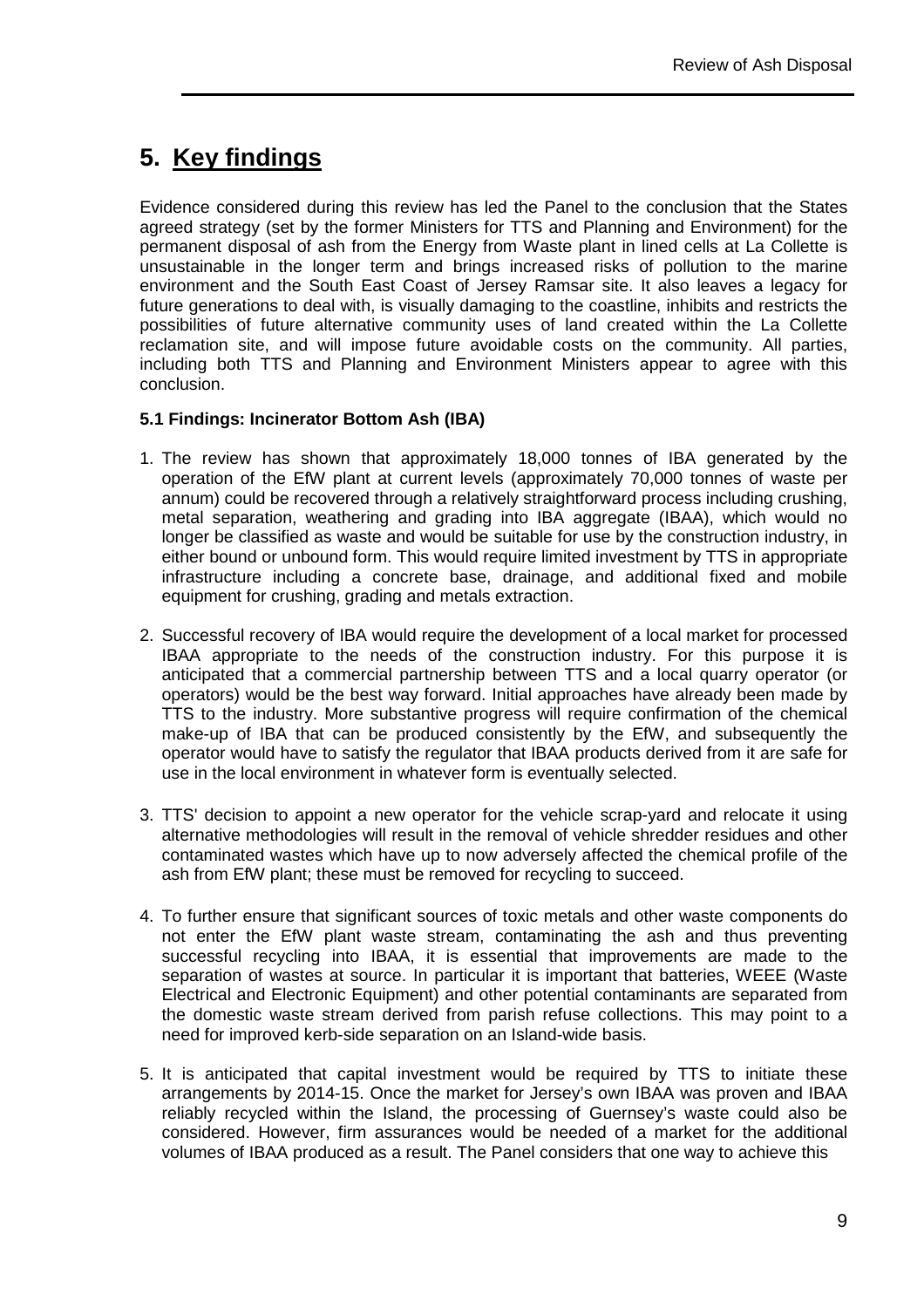might be by means of an agreement for Guernsey to import a proportional volume of recovered IBAA product(s) for use in their construction industry.

6. It is noted that there may still be a requirement for limited landfill capacity for a small quantity of material (fines) unsuitable for use as aggregate.

# **5.2 Findings: Air pollution control residues (APCr)**

- 1. The review found differing views on options for the disposal of hazardous APCr. The Environment Minister appears to favour investment in plant to enable on-Island processing of APCr for recovery using vitrification technology, which is a highly technical and energyintensive option that locks contaminants into a stable glass-like substance. Both TTS and the Panel's advisers consider that this would be a very expensive option for Jersey which would be uneconomic compared with existing alternatives that are available either for recovery or disposal off-Island. It is also risky, involving relatively unproven and complex technology. A further concern is that it would produce at very high cost a specialised aggregate material which would have to compete in the market with other forms of inexpensive aggregate, including IBAA, which could be produced at much lower cost from the greater proportion of waste produced by the EfW.
- 2. The Panel therefore favours the preferred option of the Minister for TTS and his department, which would involve exporting the backlog of approximately 4,000 tonnes of APCr currently stored in cell 33 for disposal, followed by a similar volume annually thereafter. TTS have advised the Panel that they consider the costs of shipping, landfill taxes and gate fees could be contained within the £1 million budget currently allocated for construction of the cells needed to safely contain APCr at La Collette, making export a viable option.
- 3. In the first instance it is considered that the backlog of APCr could be disposed of in former salt mines which are now appropriately permitted to accept the material either in the UK, where this is classified as disposal, or in Germany, where it is currently viewed as a recovery process. Alternatively, it could be pre-treated by acid stabilisation in the UK for disposal into non-hazardous landfill.
- 4. The 'legacy' APCr in cell 33 was bagged with a view to facilitating its removal should a suitable treatment or alternative disposal option later become available. Whilst this has enabled TTS to retain the option of removal from La Collette, some treatment processes cannot handle bagged APCr; and some processes cannot treat APCr that has been exposed to the elements for any length of time as it can become hardened in storage.
- 5. Once the backlog has been dealt with, APCr subsequently generated by the EfW plant could be stored temporarily, using suitable infrastructure, and then shipped at economic intervals to the same facility under conditions approved by the regulator.
- 6. The initial options of disposal in salt mines or use of acid stabilisation should be periodically reviewed against any available alternatives of export for recovery, including accelerated carbonation, vitrification, and acid washing to recover gypsum substitute. Should these alternatives be proved to offer viable solutions for Jersey's hazardous APCr in due course there should be an automatic presumption that export for recovery would be favoured over disposal, following the principles of the waste hierarchy. There would be an expectation that export for recovery should be adopted as soon as it proved feasible on practical and economic grounds.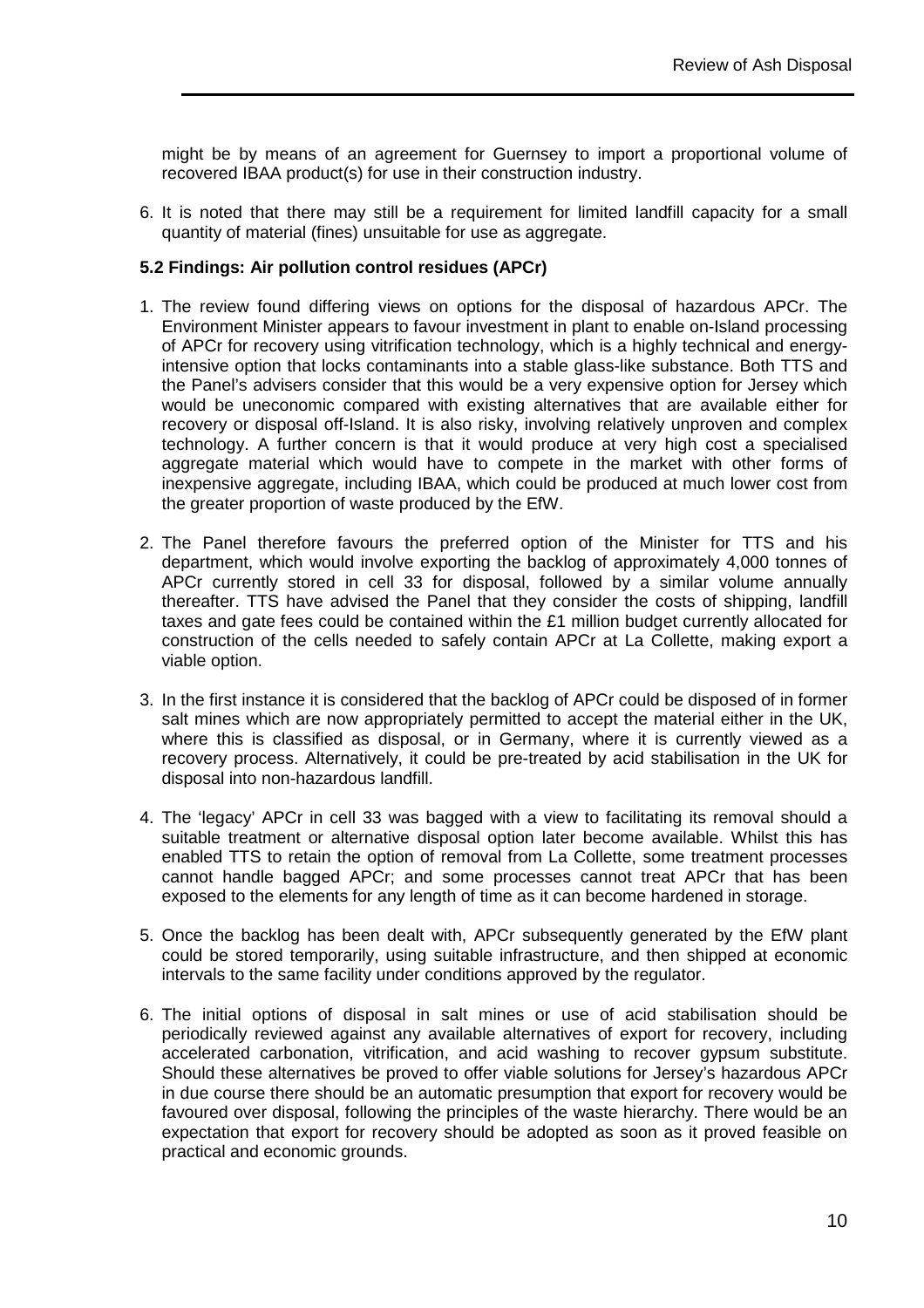7. Export for disposal requires Jersey to make application to the UK Department for Environment, Food and Rural Affairs (Defra) for approval on the grounds that Jersey does not have existing facilities to adequately process or safely landfill this hazardous waste. This has already been done and the response is currently awaited.

# **5.3 Implications for the importation of Guernsey's waste**

The potential importation of a significant quantity of Guernsey's domestic waste for incineration at Jersey's EfW plant has been under discussion for some time. The figure of 30,000 tonnes is seen as a practical proposition, as this would bring the plant to its full operating capacity of 105,000 tonnes per annum. The benefits to Jersey would be in the form of any payment received and an increased ability to generate electricity for local consumption.

However, it is clear that processing Guernsey's waste would also generate additional quantities of ash. From its investigation the Panel is aware that the general presumption under the Basel Convention against the export of such wastes would render the popular solution of sending a proportionate volume of ash back to our sister Island impractical. This would leave Jersey with the problem of how to deal with some 1,700 tonnes of extra APCr and 8,000 additional tonnes of IBA annually, which would clearly need to be factored into any potential agreement.

If the Minister for TTS adopts the recommendations for ash disposal in this report, a similar additional volume of 8,000 tonnes of IBAA would be produced, which would require a larger market for IBAA construction materials in due course. Permission would also need to be sought in the short to medium term for export of the additional APCr. Because of these factors it is recommended that a new ash disposal strategy is allowed time to settle in and prove itself in operation before a decision on importing Guernsey's waste is made.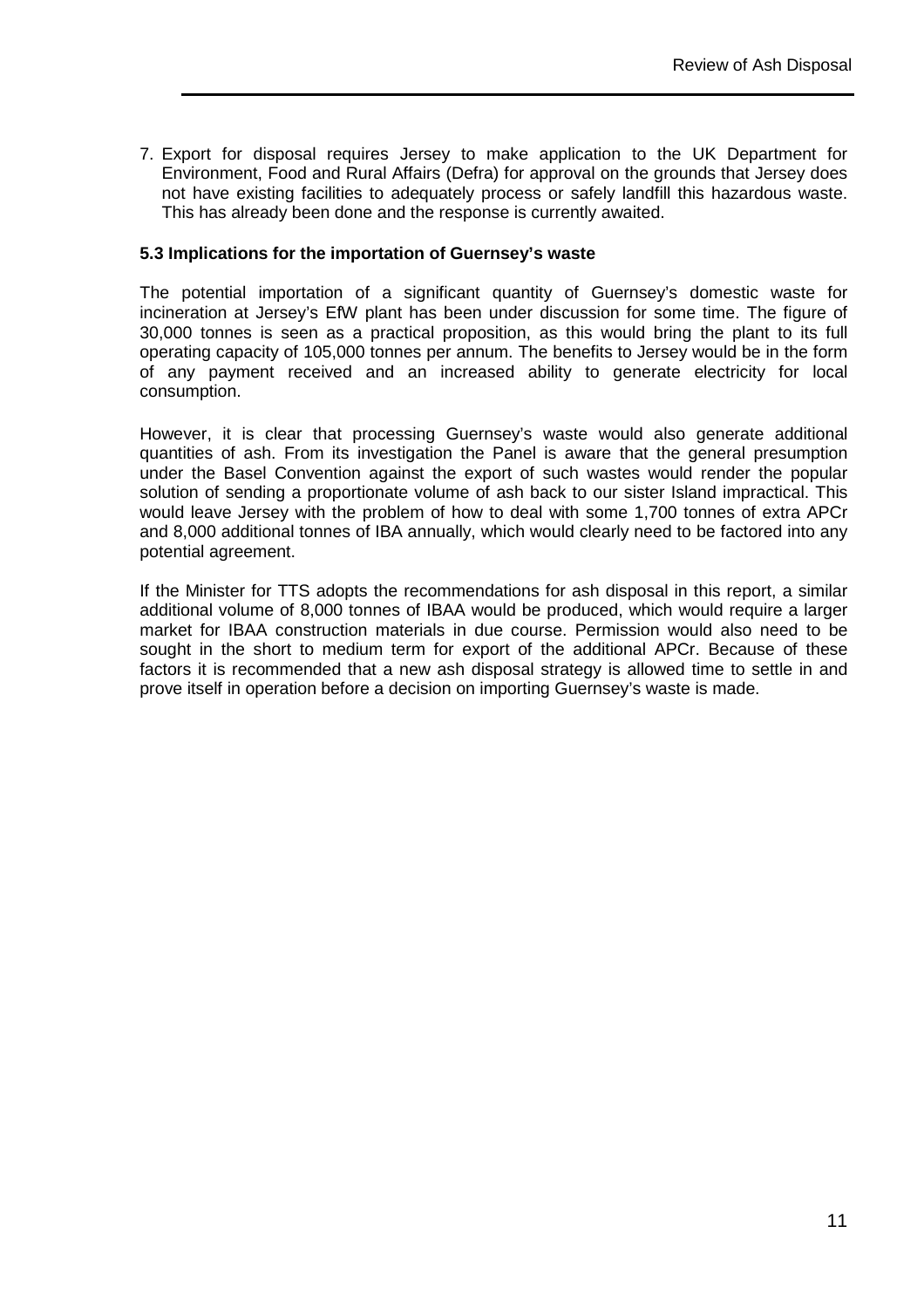# **6. Recommendations**

Subject to the satisfactory conclusion of ongoing technical and financial evaluations, the Panel recommends that TTS' ash strategy and associated waste management policies be amended as follows:

# **Incinerator Bottom Ash (IBA)**

- 1. The current policy of permanently burying IBA in sealed cells at La Collette should cease, and all IBA produced in future at the EfW plant should be processed into IBAA (incinerator bottom ash aggregate) of a consistent quality suitable for use by the local construction industry.
- 2. TTS should prioritise discussions with potential commercial partners to develop a local market for recycled IBAA product(s), with the aim of ensuring that the full volume of aggregate produced at La Collette can in future be utilised in preference to continued importation or local extraction of raw materials for aggregate.
- 3. The department should investigate possibilities for reducing the legacy of existing ash cells at La Collette by mining any cells filled with IBA since the start of operation of the new EfW plant, if ongoing tests prove that the quality of this ash makes it suitable for processing into IBAA.

# **Air Pollution Control Residues (APCr)**

- 4. An alternative to the current storage of APCr in cell 33 should be agreed between TTS and the regulator as a matter of urgency, to avoid the need for construction of a second cell for APCr storage.
- 5. Subject to acceptance of the Duly Reasoned Request (DRR) recently applied for by the Department of the Environment on behalf of TTS, the backlog of APC residues currently stored in cell 33 should be exported to an approved disposal facility as soon as possible.
- 6. Once the backlog is exported, appropriate infrastructure should be constructed to enable temporary storage of APCr subsequently generated by the plant, prior to export for disposal at the same facility at economic intervals.
- 7. Export for disposal should only continue for the duration of the initial approval provided under the DRR (understood to be 3 years).
- 8. Options for export to recovery rather than disposal in the UK and elsewhere should be reviewed at regular intervals, with particular attention to developing technologies such as accelerated carbonation, thermal processes, including vitrification, and acid washing to recover gypsum substitute.
- 9. In the event that export of the bulk of Jersey's APCr production to a proven recovery process becomes viable (even during the period of the DRR approval), subject to any contractual obligations TTS should take steps to divert exported APCr to a recovery process rather than disposal as soon as practicable.
- 10. The department should continue to investigate possibilities for the recovery of APCr rather than disposal, to ensure that within 3 years all APCr produced can be recovered (either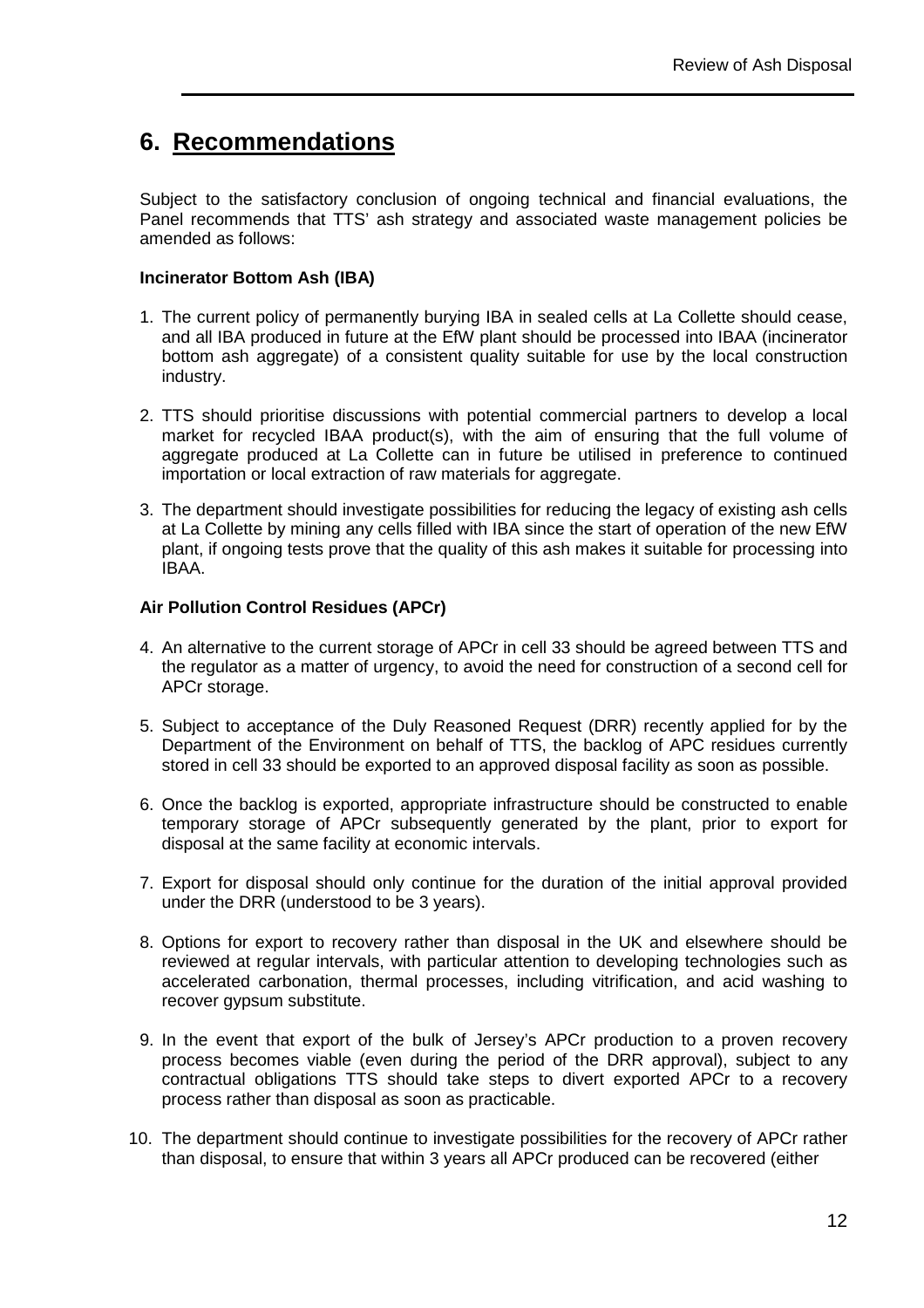on- or off-Island) via a recognised process that takes into account the principles of the waste hierarchy, best practice and prevailing EU, UK and local legislation.

# **Importation of Guernsey's Waste**

- 11. Prior to any decision on the importation of waste from Guernsey for incineration at Jersey's EfW plant, the new policy for ash disposal including recovery of all IBA and a sustainable solution for APCr waste should be fully proven.
- 12. Any contractual arrangement for the acceptance of Guernsey's waste for treatment should be conditional not only on a proven ability to successfully treat all additional waste volumes arising, but also on confirmation of a viable market for the resulting products. This might require agreement from Guernsey to accept a suitable proportion of IBAA, either as bulk aggregate or in the form of manufactured product(s).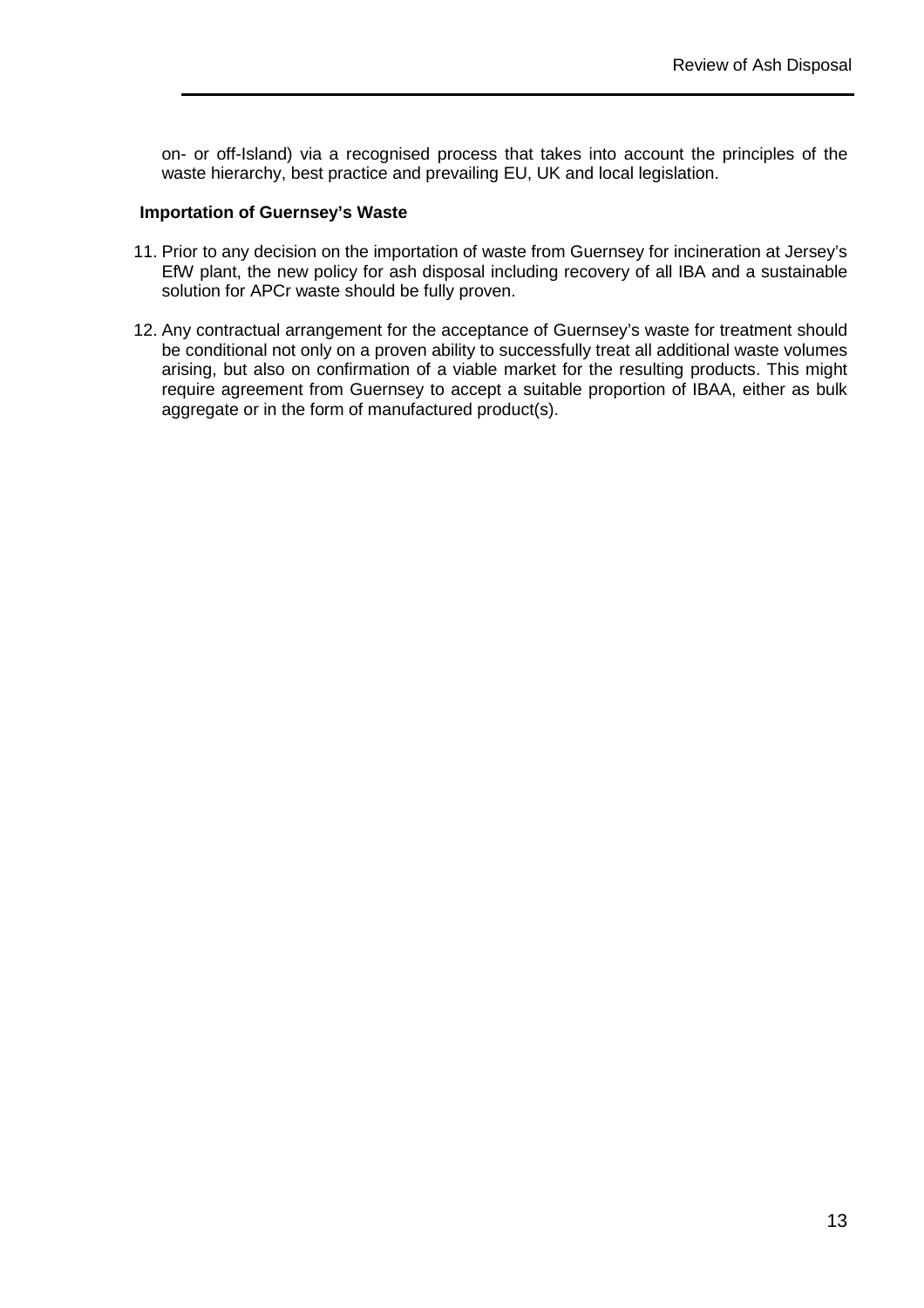# **7. Incinerator Bottom Ash (IBA)**

As indicated previously, two different types of waste are produced during the operation of the EfW plant. For practical reasons they need to be considered separately. The largest volume produced is in the form of IBA, which would be familiar to many people as it physically resembles the ash left behind in the grate of a domestic coal fire, although resulting from combustion of a wider range of materials at carefully controlled temperatures. Essentially it contains the remnants of non-combustible elements found in the waste stream such as glass, ceramics and metals, plus clinker and ash.

# **7.1 Recycling option**

Because IBA is relatively stable and contains few toxic elements, nowadays in Europe it is common practice for it to be recycled into some form of secondary aggregate for use by the construction industry. The treatment usually includes metal recovery, crushing, weathering and screening to produce graded products which can be used in bound or unbound applications. Such aggregates are collectively known as IBAA (incinerator bottom ash aggregate) and can be a useful replacement for natural aggregates in many situations. In the UK their use is subject to site-specific risk assessments, to ensure that there is no risk of environmental damage from leaching if they come into contact with water; it is understood that this is an interim position pending development of an end of waste Quality Protocol.

Similar concerns about possible leaching characteristics would also apply in Jersey, as large parts of the Island are considered sensitive water catchment areas. The regulator would have to be satisfied that local use of IBAA-based products would present no risk of environmental harm. The Panel considers that there may be a need for some form of quality certification or screening assessment to reassure potential customers that there would not be a requirement for individual site-specific risk assessments or undue restrictions on the use of new products incorporating IBAA in the local market. Other measures, such as improved controls over the types of material entering the waste stream could help to ensure that consistent standards were maintained.

# **7.2 Chemical properties of IBA**

The treatment process outlined above is considered by the Panel's advisers to be the only commercially viable method currently available for recovering IBA for re-use. This view is shared by the Transport and Technical Services Department, who have already begun trials to determine the suitability of ash from the La Collette EfW plant for this treatment. However, these are at a fairly early stage. The process is complicated by the fact that the chemical properties of IBA from different waste plants vary according to the composition of waste that is burned. Jersey's EfW plant is known to take in a much higher proportion of commercial industrial waste than is normally found in UK plants, which tend to be designed and sized around municipal waste contracts. There have also been problems with the amount of scrapyard residues entering the EfW plant, although these should be resolved under the terms of the new scrap-yard contract due to start in January 2013.

The testing process is described in more detail in the AEA advisers' report. The results could affect its viability for processing into IBAA, although the department's Chief Officer seemed confident that this could be achieved: $1$ 

# **Chief Officer (Transport and Technical Services):**

We have looked at what products you can produce from I.B.A. but clear market testing and that mix iteration has not been done because we do not know what product we are going to

<sup>&</sup>lt;sup>1</sup> Public hearing with Minister for Transport and Technical Services, 21.09.2012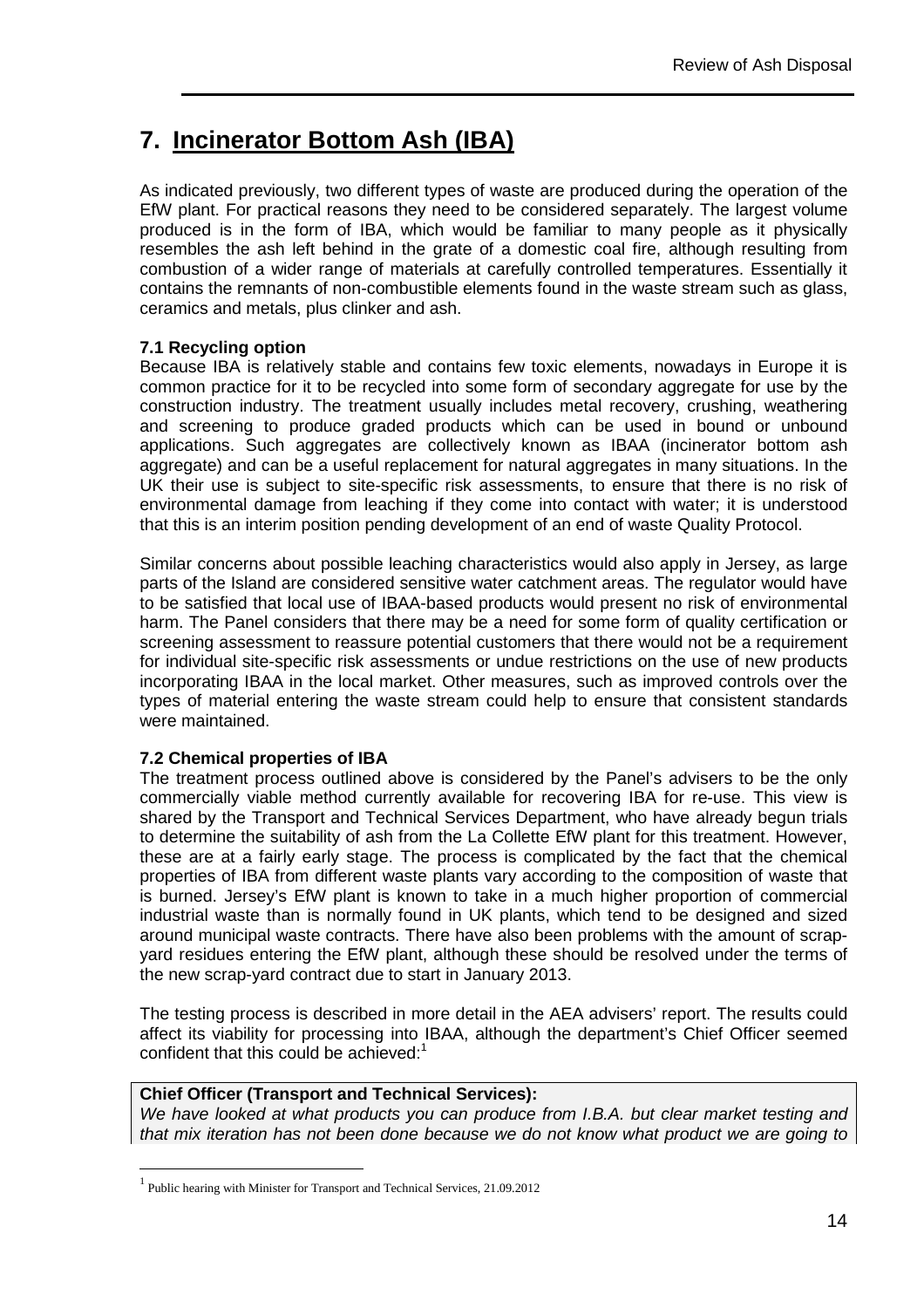give to them in the first place. We need to say: "This is X, and if we turn it into Y this is what we can do." You are absolutely right, we need some innovation here in terms of what products we can produce. We may be able to make something that can be exported and used somewhere else. What we have got to do is make sure what we give to the contractors who are doing this work is safe, repeatable and a viable product for them to use. That is our first stage.

The Minister confirmed that his department was now fully committed to finding ways of recovering IBA:

### **The Deputy of St. Martin:**

Minister, given that what we do with I.B.A. at the moment is pretty much unsustainable inasmuch as it still contains things which we do not like, we put it in an engineered pit and we seal it up, the option is to treat it with the weathering and the crushing and all the other bits and pieces and produce an aggregate which is inert. Can we have an assurance that your department will continue to work strenuously towards that target and not just have it as a preferred option, but something that you will do until you succeed?

**The Minister for Transport and Technical Services:**  Absolutely.

# **7.3 A cautious approach**

Despite the commitment to recycle it seems that TTS has taken a relatively cautious approach to the testing of IBA so far, with a timetable for completing the necessary analysis, market testing and regulatory approval during 2012-2013, and active recycling of IBA on a commercial scale not expected to come into operation until 2014 or beyond.<sup>1</sup> The Panel's advisers have suggested ways in which this process could potentially be accelerated, as well as recommendations concerning the format of the testing being carried out, with a view to ensuring that the processed IBA will meet industry standards.

Once the chemical composition of the IBA has been confirmed, current department thinking is that the recovery operation for IBA would be based locally, possibly in conjunction with a commercial partner or partners. TTS has indicated that the weathering and screening process described in section 7.1 above would be practicable at La Collette, although it could take place elsewhere. The process would require a waste management licence.

It is understood that the weathering process generally takes about 6-12 weeks, and could be done largely in the open, on a concrete base with suitable leachate drainage. Watering of the ash surface would assist in controlling dust. The activity might involve turning the IBA at intervals. Machinery for handling and grading the resulting aggregate would be required, although some of this may already be available from current resources. In any event, it is not considered that it would be a particularly costly or technically complicated operation, and it should be relatively easy to put in place if the results of testing prove that the IBA is suitable for recovery.

#### **7.4 Step in a new direction**

Clearly there is still some distance to go, but the recommended policy marks an important change of direction away from the previous approach of burying all ash waste, towards a sustainable solution that could result in the recovery of thousands of tonnes of useable material, provided that the end product is of sufficient quality and suitable markets can be found. This is possible partly because of the inherently cleaner technology of the new EFW plant compared with the old, but also as a result of continuing efforts to 'clean up' the waste

<sup>1</sup> From TTS Ash Strategy Plan, September 2012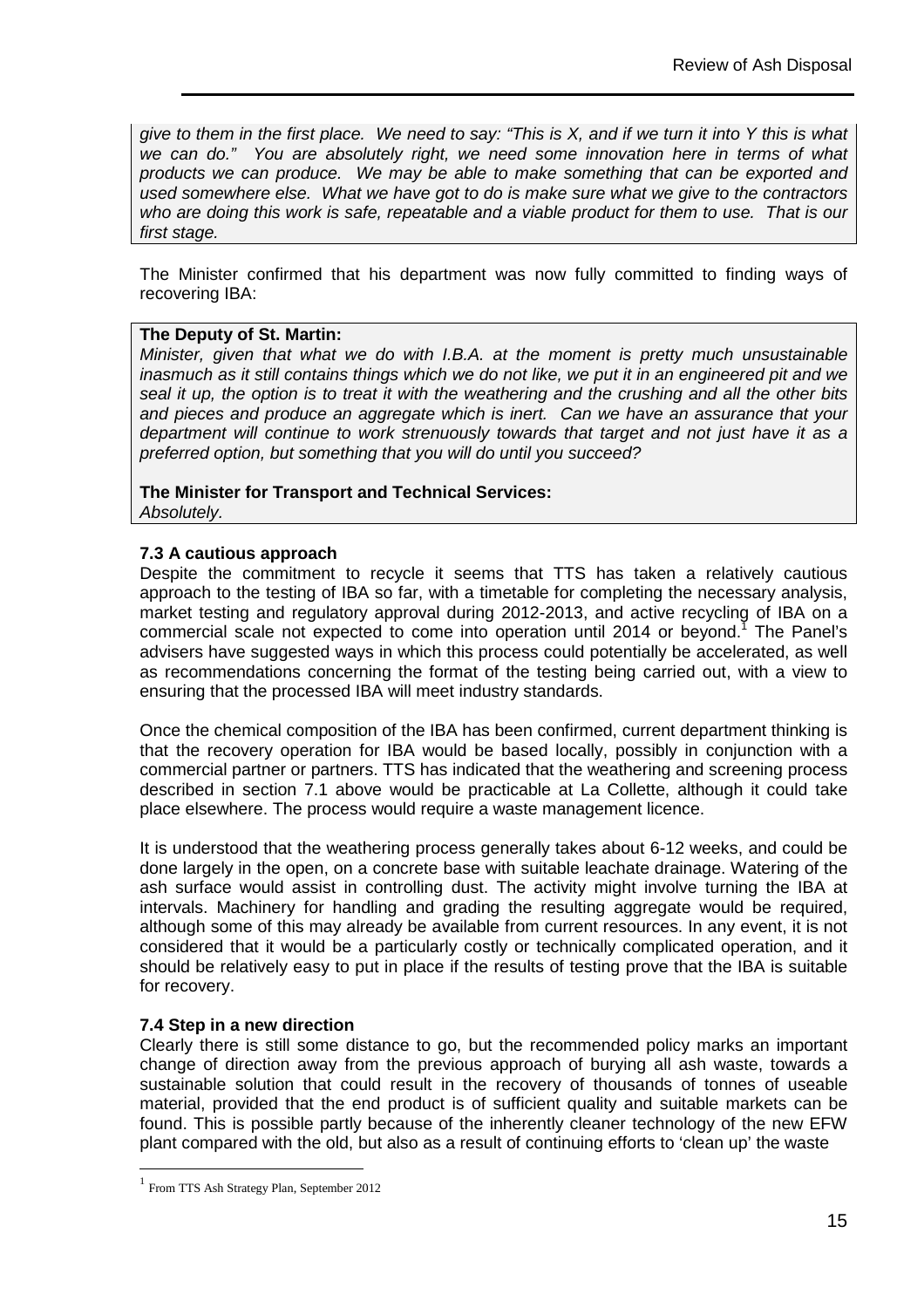streams feeding the new EfW plant by excluding hazardous materials such as batteries, Waste Electrical and Electronic Equipment (WEEE) and scrap-yard residues.

#### **7.5 No reasonable alternative – and an opportunity**

In the view of the Panel the initiative to recycle waste ash should be universally supported. The only alternative would involve continued disposal into engineered cells (or an artificial headland) on the La Collette site, which at present rates of production would have to accommodate a further 500,000 tonnes of ash waste by 2035 (over and above what is already buried on site). This is not seen as justifiable or sustainable when an environmentally preferable solution is available.

While the viability of the project and consequent costs cannot be accurately established until tests on ash quality are complete, the Panel believes that the added benefit of freeing up areas at La Collette for other potential uses that would otherwise have been swallowed up by future ash cells is a material consideration in the appraisal of alternative options.

# **7.6 Export opportunities?**

For the recycling process to be viable any eventual product will need to have a ready market. Processed IBAA is generally a low-cost material which can be used in bulk as an aggregate fill, in bound form for work such as highway maintenance, and in construction applications in blocks or cement-bound materials. Since large-scale works such as new road building are uncommon in Jersey, TTS confirmed that they had already been in discussion with local quarry operators with existing block-making facilities, who had shown some interest.

The success of a recycling project would depend on the level of demand from the local construction industry, which has experienced a significant downturn since the start of the global financial crisis. The prospects for a new and untried product are therefore particularly difficult to establish with any degree of confidence, so at the time of writing the size of the potential market for a processed aggregate product is uncertain. While sales into the local market would clearly be the optimum solution, if this proved difficult to achieve consideration would have to be given to export.

At the hearing both the Minister and Chief Officer of TTS made it clear that the department had an open mind about possibilities for export, although opportunities for this had not been investigated in any detail at this stage. One advantage of processing IBA locally would be that subject to the approval of the regulator in Jersey and any receiving jurisdiction, the resulting manufactured IBAA product would not require the same external licensing arrangements as unprocessed IBA, which as a waste material would be subject to the terms of the Basel Convention.<sup>1</sup>

#### **7.7 Recovery versus disposal**

 $\overline{a}$ 

Some requirements of the Basel Convention are also understood not to be applicable if the waste is exported for the purpose of recovery/recycling, rather than disposal in another jurisdiction. It is therefore conceivable that there might be an opportunity for Jersey to export untreated IBA, subject to finding a partner processing plant in the UK or elsewhere with both an established market for its products, and the capacity to accept the additional volume of Jersey's waste ash.

<sup>1</sup> Further discussion of the Basel Convention appears in sections 8 and 9 of this report.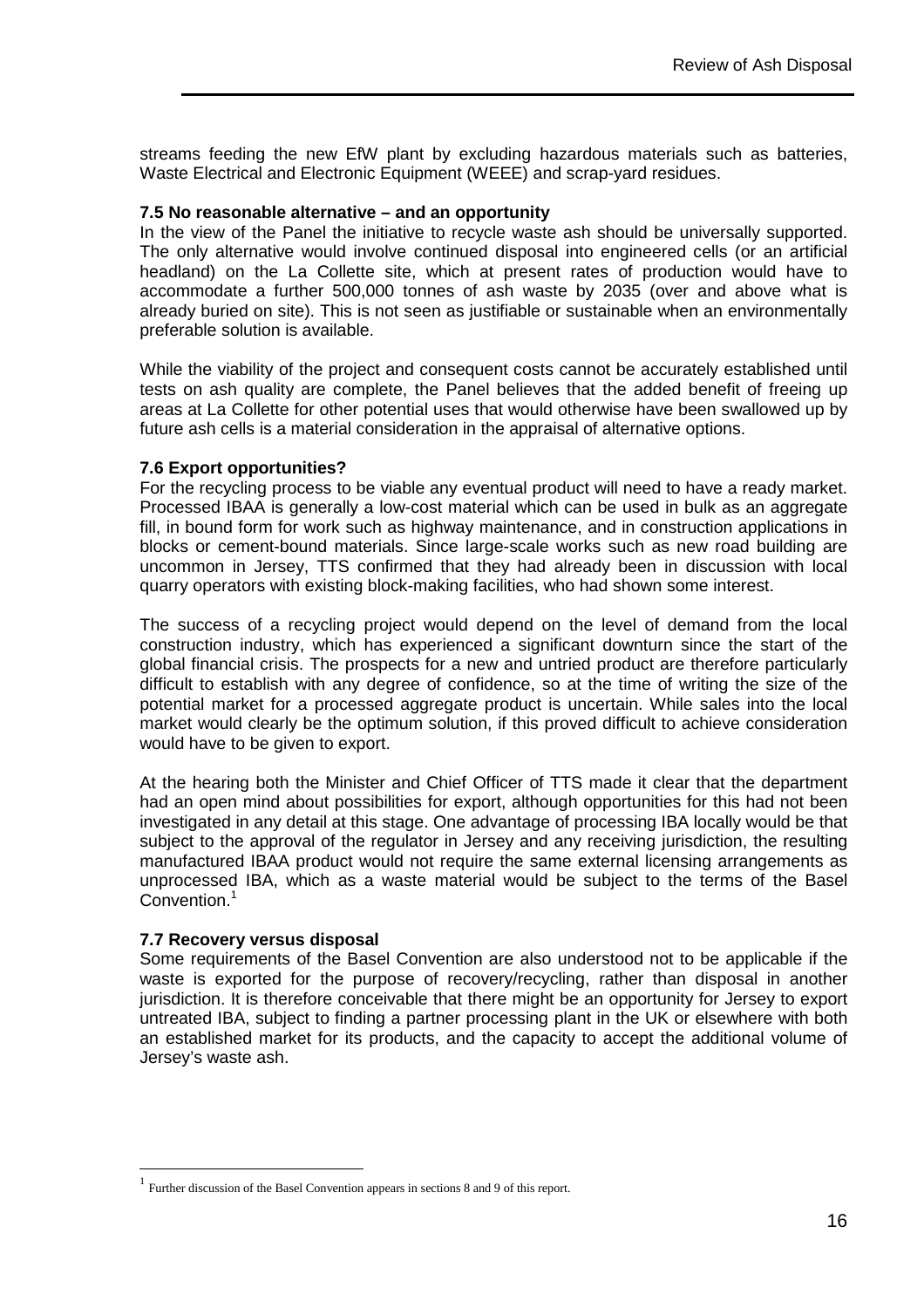# **7.8 Difficult economic case for export**

It is recognised that any case for export could be challenging on commercial grounds. Shipping either IBA or treated IBAA would involve very high volumes of relatively low value material, with a likelihood that any return could be overshadowed by high transport costs. For this reason the Panel advisers' assessment suggests (and TTS agree) that exporting IBA for treatment elsewhere may not be commercially viable.

However, any eventual decision would need to take into account the other benefits which would result from diverting IBA from landfill at La Collette:

- avoiding a continuing build-up of ash cells in a vulnerable location
- reducing the environmental legacy for future generations
- potential savings for TTS of not having to construct further ash cells at La Collette (at present some £0.5 million per cell)
- the potential economic benefit of retaining more of the reclaimed land at La Collette for other uses

Looked at in this light there might be a case for accepting a low return, or even considering some degree of subsidy for the export of IBA/IBAA to obtain a greater benefit, if there was insufficient demand for the product in the local market.

#### **7.9 Could we recover older ash produced by the Bellozanne plant?**

The Panel also enquired whether there was any possibility that ash from the Bellozanne plant (contained in earlier cells) could in future be excavated for recovery, and this land at La Collette reclaimed for other uses. It was explained that this was likely to be more problematic owing to the higher burden of pollutants in the 'mixed' ash produced by the Bellozanne plant, which would be more difficult to process to an acceptable standard for re-use. The TTS Minister expressed the hope that this might still become feasible as new technologies for waste treatment emerge.

#### **7.10 The way ahead**

Burial of a high volume of IBA currently imposes the greatest burden on La Collette, and for this reason alone would not be seen as sustainable in the longer term. However, if the testing already begun on behalf of TTS proves that the ash is suitable for processing into usable IBAA, burial should no longer be considered as an acceptable option. The challenge is to develop a market for the recycled stabilised IBAA with a commercial partner. TTS feel strongly that this should be feasible, with early indications that the preferred use for IBAA could be in some form of building block.

Continued burial of IBA should only be considered if we fail with this alternative and/or are unable to find a viable market for the processed material. TTS are confident that this can be avoided, particularly if the Island can make progress with better separation of wastes at source to remove problem materials such as WEEE, batteries, scrap-yard metal waste, tyres etc. While some of these elements are already being addressed (e.g. under the new scrapyard contract) new initiatives may be needed at a parish level to ensure a consistent pan-Island approach to waste collection.

# **7.11 Conclusion - IBA**

In practical as well as economic terms, the preferred solution in the short to medium term must be to develop local facilities for recycling IBA. This should ideally be in partnership with an existing business which could provide a reliable outlet for IBAA-based product(s) into the local construction market. Consideration should also be given to the possibility of extracting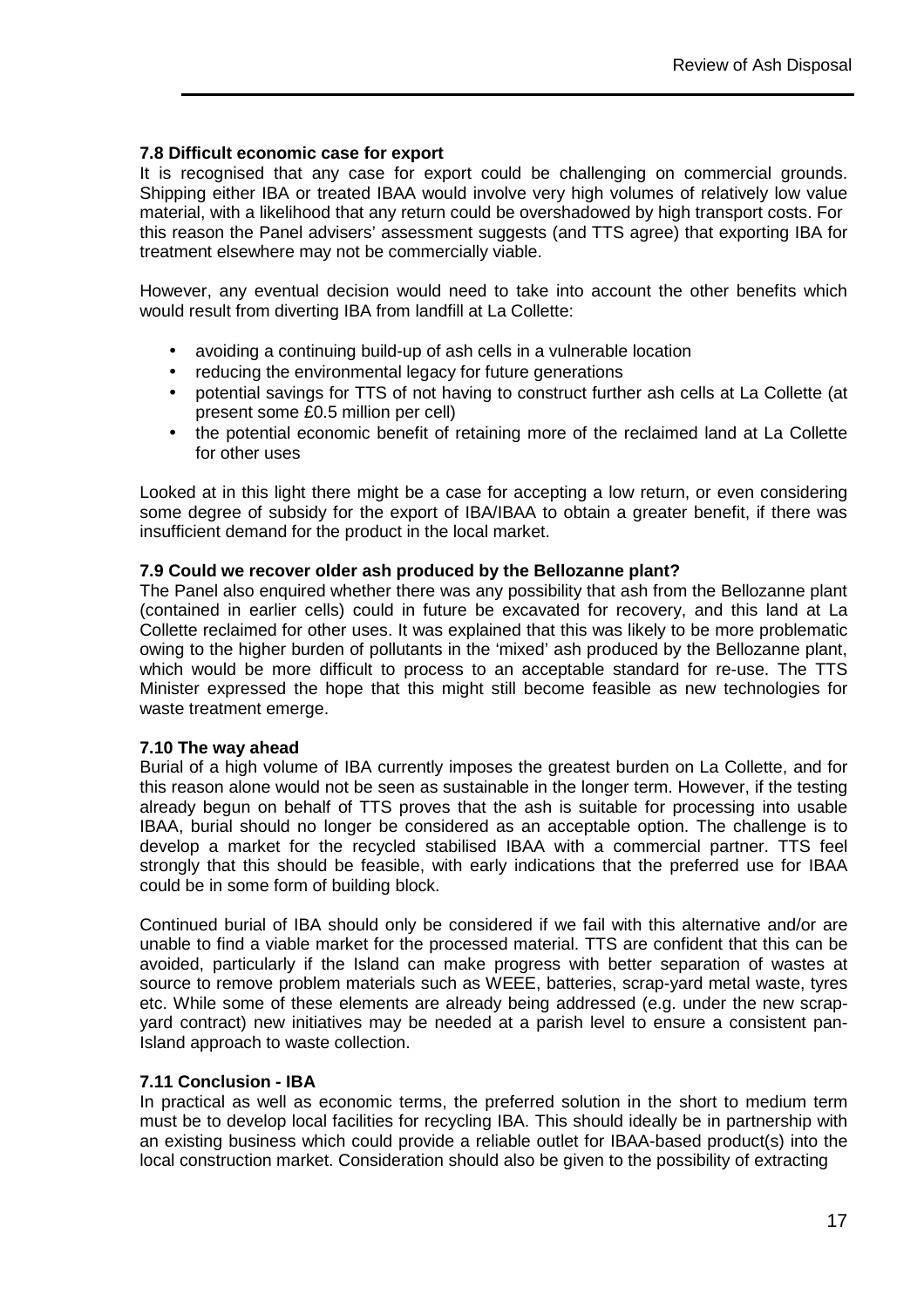IBA from the most recent ash cells at La Collette for retrospective treatment, to reduce the legacy of ash cells remaining on site.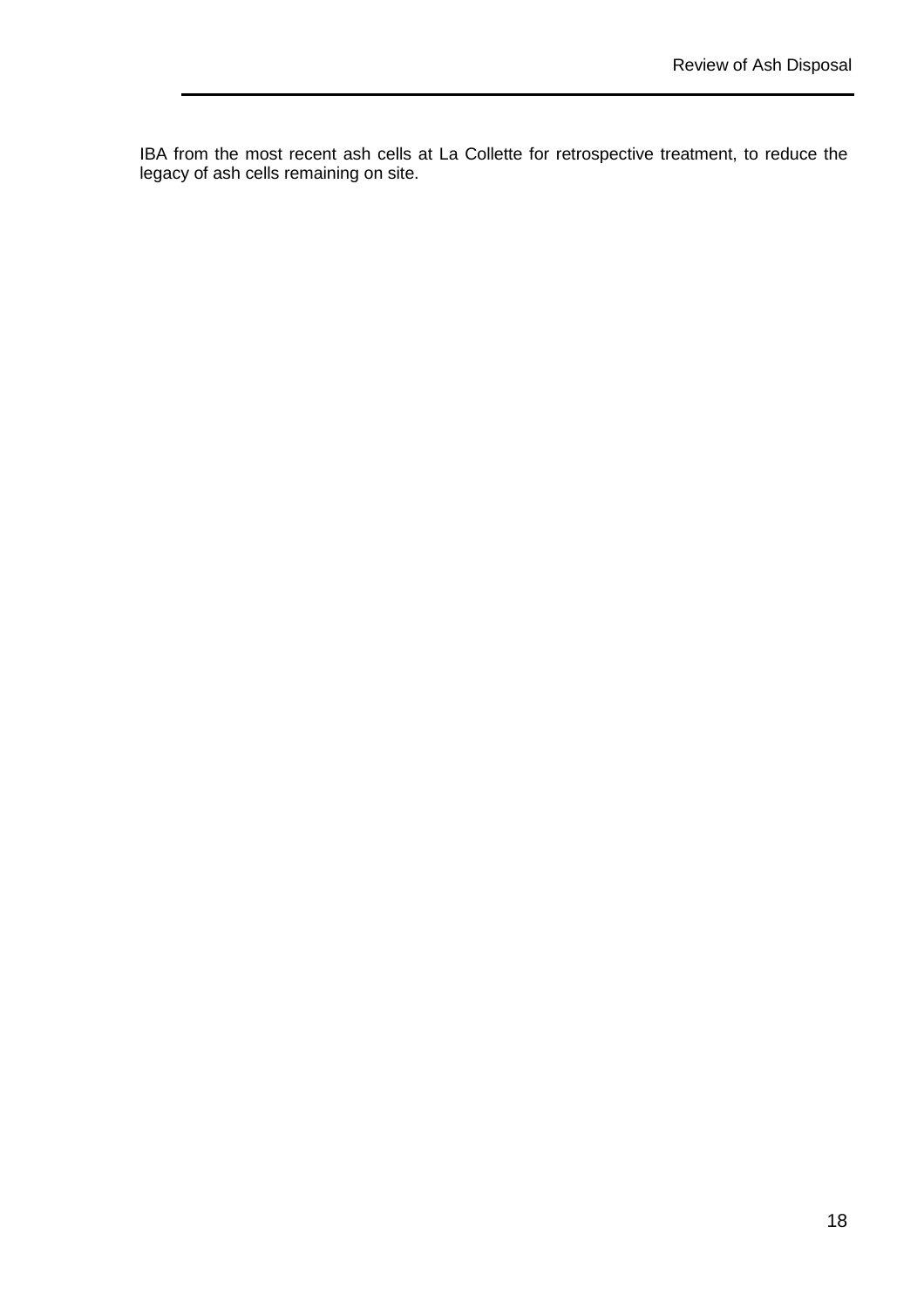# **8. Air Pollution Control Residues (APCr)**

APCr is classified as a hazardous waste under the European Waste Catalogue (EWC). The Landfill Directive restricts landfill disposal of APCr, and options for its disposal or recovery are somewhat more complicated than those for IBA. The Panel's advisers reported that even disposal to hazardous waste facilities in future is likely to require prior treatment of APCr to meet Waste Acceptance Criteria (WAC) limits on leachability.<sup>1</sup> It is understood that exceptions to this may be possible in the case of permanent underground storage, such as in suitably permitted former salt mine workings, although specific acceptance criteria may still be applied. However, contrary to statements at the ash headland presentation in July 2011, it is clear that a number of processes have been developed to enable recovery of APCr, and more are appearing as time goes on.

# **8.1 New cell design**

In recognition of its hazardous designation, TTS commissioned a new type of highly engineered cell for storage of APCr at La Collette which includes more advanced lining and an electrical leak detection system; these improvements bring the cost of a cell to approximately £1 million – roughly double the cost of an ash cell. While designed to accept the APCr in the form of bulk slurry, as a temporary measure the first year's waste has been bagged before being stockpiled in the open cell, to enable easier removal and export for recovery, or disposal if permission can be obtained. The environmental group Save Our Shoreline confirmed that it has received assurances from the TTS Minister to the effect that the APCr cell would not be capped and that other alternatives for treatment would be found.<sup>2</sup>

Currently only one cell has been built to this specification (cell 33). However, at the public hearing with the Minister for TTS on 21st September 2012 it was revealed that this would be full by April 2013, with a decision needed on whether to commission a further cell by the end of 2012 to enable it to be built in time. This contradicted earlier comments from the Minister for Planning and Environment suggesting that there might be 12 to 18 months' life left in the cell. A decision on what to do with the first year's production of APCr is a matter of some urgency, although TTS subsequently accepted that it may be possible to postpone this until April if necessary.

# **8.2 La Collette geology**

The Panel has been advised by the Department of the Environment that preliminary discussions between the department and the UK Environment Agency regarding possible export of APCr for disposal included consideration of the suitability of the La Collette site for the permanent disposal of hazardous waste.

During the public hearing with TTS it was explained that the geological characteristics of la Collette are not considered fully appropriate for landfill of hazardous waste. It is understood that this relates to the absence of a natural impermeable clay layer beneath the site to protect against the possible leaching of toxic elements into the wider environment. While the technical specification for the enhanced cell lining was designed to address concerns about leaching, $3$  there is some doubt as to whether even this system would be considered appropriate for permanent storage of hazardous waste, owing to uncertainty about the performance of the lining materials over very extended periods; there is also the possibility that geological movement in the long term could compromise the integrity of an artificial

<sup>1</sup> See advisers' report section 3.2.3.2 for a full explanation of WAC

 $2$  Save Our Shoreline submission to Scrutiny, 26.04.2012 (available on Scrutiny website)

 $3$  See section 3.2.3.1 of advisers' report for details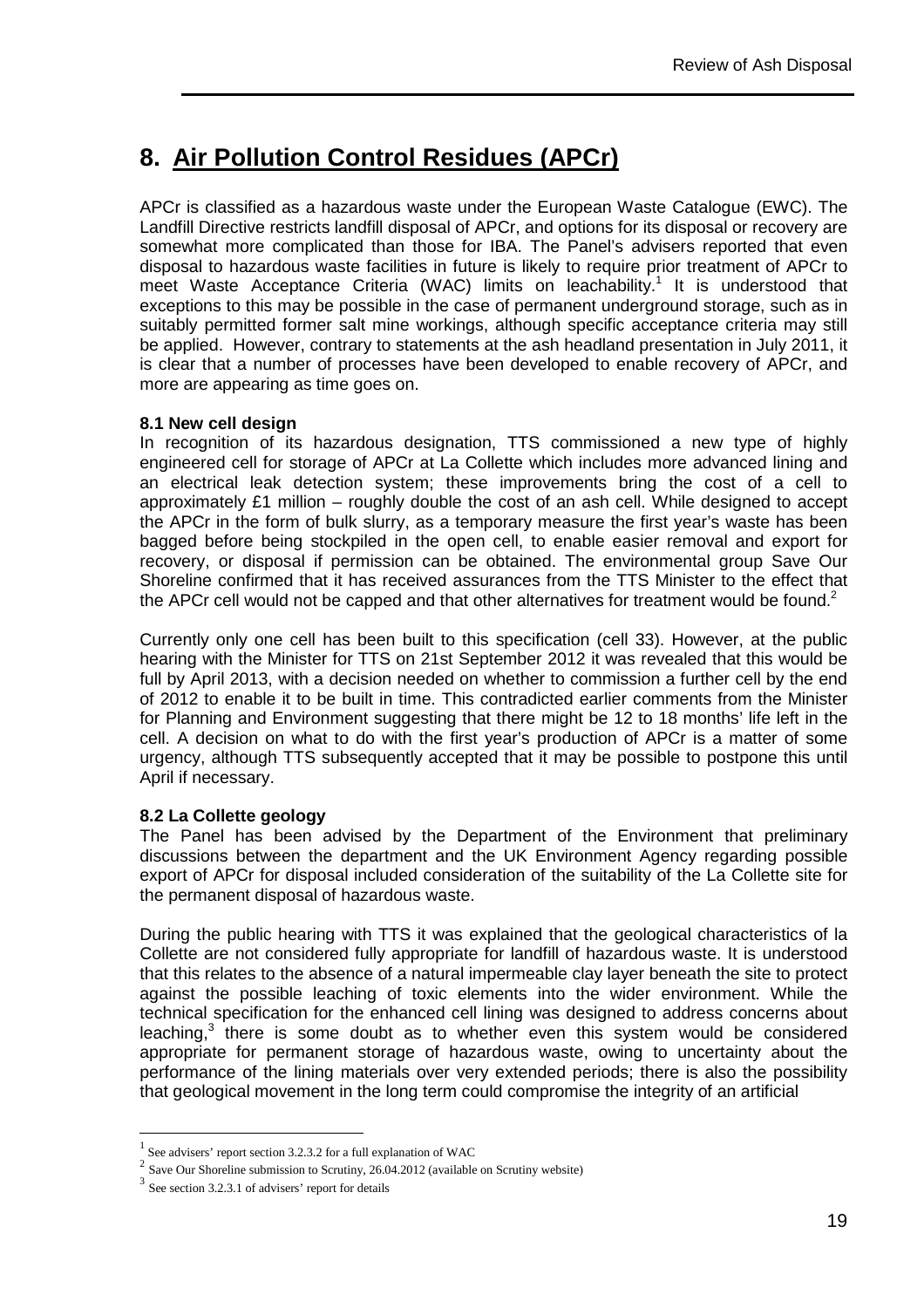barrier. These factors suggest that even highly engineered cells should realistically be considered to have a finite life. This would also tend to support the need to find an alternative route for the short term disposal of APCr, to avoid the expense of constructing another cell which would only provide a temporary solution.

If the site is deemed unsuitable for the permanent storage of hazardous waste such as APCr for these reasons this might also support the case for export in the short to medium term, although the Island would probably be expected to take steps to develop facilities to dispose of its own waste in future. This should be considered the ethical way forward in any case, as the Island could not reasonably expect to continue exporting its waste to other jurisdictions indefinitely.

# **8.3 Up to date studies**

The Panel's adviser reported that earlier TTS studies on treatment options for APCr did not appear to be comprehensive, but confirms that this has subsequently been addressed and all available options have been assessed appropriately. Significantly, a TTS position paper from June 2012 makes it clear that the department now considers permanent disposal to landfill would constitute an undesirable legacy.

#### **8.4 APCr treatment options**

The Panel's advisers have conducted a comprehensive study of the full range of available technologies potentially capable of dealing with APCr in the short, medium and longer term. If one excludes the possibility of permanent burial at La Collette, in the short to medium term at least these would all involve off-Island solutions. They include:

- 1. washing;
- 2. stabilisation and solidification;
- 3. thermal treatment; and
- 4. disposal without treatment

It was confirmed that the successful treatment of APCr is more complicated than dealing with IBA, and potentially involves further environmental hazards:

The concentration of soluble salts, heavy metals, and organic compounds makes disposal of APCr challenging and a common strategy for APCr management is treatment followed by landfill in either hazardous or non-hazardous facilities. Its use may create a new pollution source somewhere else, which will have an environmental impact, particularly as long term leachability is still unknown in relation to processed APCr from specific treatment processes.<sup>1</sup>

Readers are referred to the report of the Panel's advisers for detailed information on these processes. However, a brief summary of the process options listed above may be helpful.

# **8.5 Washing**

Washing refers to the extraction of minerals from the APCr by the addition of water and/or acids, to reduce the problem posed by potential leaching of various compounds from the eventual residue. The advisers were not aware of any UK operations using water washing only; in acid washing processes, waste acid from industrial sources is used to reduce the cost. As there is no availability of such wastes in Jersey, washing of APCr is not considered to be practicable on-Island, but it could be considered as an export option if a plant with suitable capacity could be found in the UK.

<sup>&</sup>lt;sup>1</sup> Advisers' report section 6.4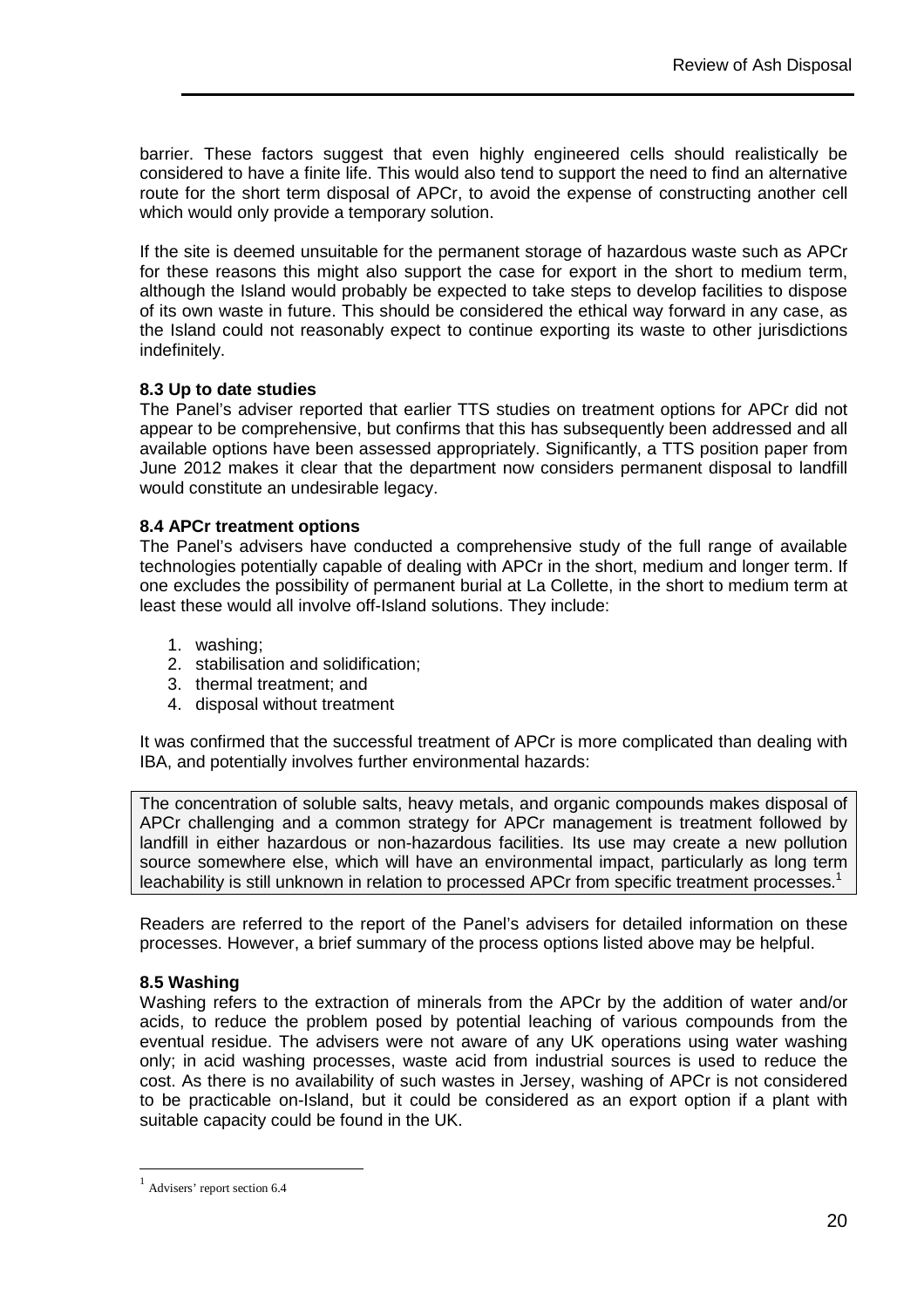# **8.6 Stabilisation and solidification**

Chemical stabilisation aims to fix pollutants such as heavy metals in the residue by altering their chemical properties. A combined process reduces the environmental impact of APCr disposal through washing to lower the concentration of the contaminants, stabilisation to reduce their leachability, and solidification to decrease the rate of leaching of contaminants.

Drawbacks of this process are that long-term leaching may continue to pose an environmental problem; and the actual volume of waste is substantially increased using this method. For these reasons stabilisation/solidification processes would only be suitable for an on-Island solution if the leachability issue could be successfully addressed and recovery produced a product for which a reliable market could be identified.

Off-Island treatment of APCr would therefore seem a more practical solution if a suitable process can be found with potential or existing markets. The Panel's adviser visited one such process in the UK accompanied by the Chief Officer of TTS during the course of the review. While at an early stage of development, the accelerated carbonation technology (ACT) process appears potentially to have many advantages for recovery of APCr and is described in detail in the advisers' report in section 6.5.1.

#### **8.7 Thermal Treatment**

Thermal treatment of APCr is used in some countries to reduce its volume and improve leaching properties. Thermal treatment is an energy-intensive process which can involve vitrification, melting or sintering. Different techniques for heating can be used, e.g. electrical, fuel fired or blast melting. Depending on the specific process and temperatures attained, the potential pollutants may be encapsulated in a glass-like melted residue suitable for re-use, or effectively destroyed at higher temperatures, although a requirement for further pollution control on the thermal treatment process itself will generate a further APC waste product.

Thermal treatment involves specialised technology and has very high energy requirements. Depending on licensing restrictions there may be possibilities to make use of existing facilities in Europe to treat Jersey's APCr, although this would be expected to entail considerable costs, not just for transport but also for treatment owing to the high energy demands of this type of process.

At present there are no commercial-scale thermal processing operations receiving APCr for treatment in the UK, although the Panel's advisers made a fact-finding visit to a demonstration facility for plasma vitrification in Swindon during the course of the review, accompanied by the Chief Officer of TTS. This process is described in more detail in the advisers' report section 6.5.2.

Comments made by the Chief Officer at the September hearing indicate that there would be considerable reservations about thermal treatment solutions on-Island for reasons of cost, complexity and energy demand. There may also be safety implications to locating a suitable plant in close proximity to the existing fuel farm.

#### **8.8 Disposal without treatment**

Untreated APCr can currently be disposed of in the UK and Europe in former salt mines which are suitably permitted to accept the material, owing to the dry conditions in such workings. This may even be described as a recovery option in some circumstances, for example in Germany where it is referred to as recovery for the purpose of reinforcing empty mine workings.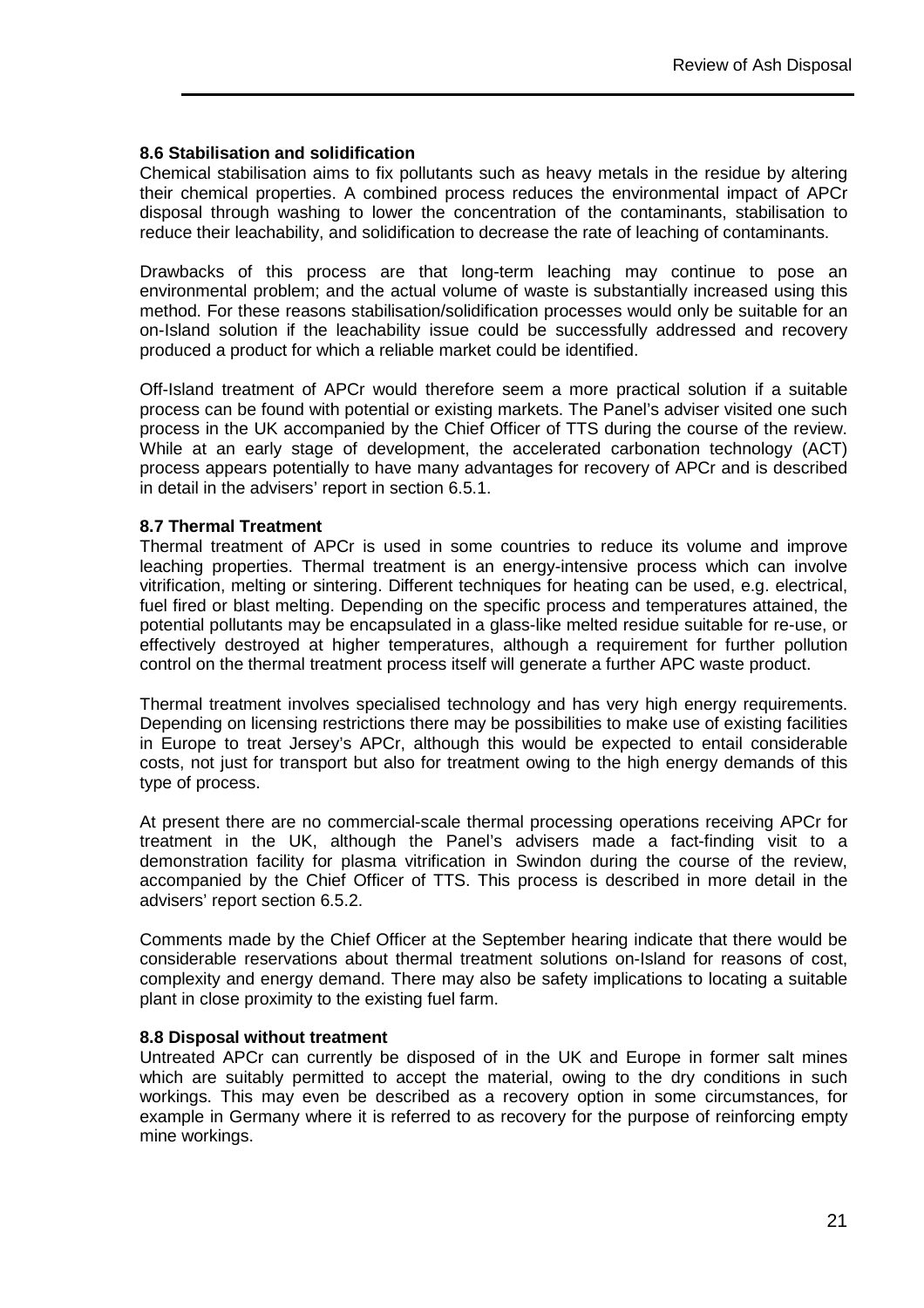# **8.9 Tight controls**

In the UK, storage of APCr in salt mines is considered as disposal. However, it can be licensed by the Environment Agency subject to approval of a 'duly reasoned request' under the terms of the Basel Convention. (This process is explained further in section 9 below.) It is understood that the Isle of Man has obtained permission to export APCr to the UK mainland on this basis. A similar arrangement is now the preferred option of TTS for the short term disposal of APCr stored in cell 33 at La Collette, with a possibility that it might continue into the medium term pending a decision on alternative future recovery/disposal arrangements. However, it is noted that any form of disposal to landfill is increasingly subject to tighter controls, and so even if an agreement is reached in the short term, the ability to continue disposing of APCr in this way in future seems likely to be time-limited. It would therefore seem wise to maintain a close watch on alternative and emerging technologies (and costs) to ensure that transfer to another option can take place with minimal disruption as and when landfill is no longer available.

# **8.10 Permanent burial at La Collette**

While this is no longer an option favoured by TTS or the Panel, it was previously considered by the department as a potential solution for the disposal of both IBA and APCr wastes; hence the enhanced specification of cell 33 to take account of the hazardous nature of APCr. The possibility of permanent encapsulation of APCr in cells in the proposed ash headland was also considered an option prior to the current Minister's decision to seek alternative solutions.

Evidence presented to this review has confirmed that there are now viable alternatives to burial at La Collette for both of these wastes. The preferred option for APCr in the short to medium term is export for disposal or recovery. This may be dependent on approval from the UK Environment Agency. Alternatively, advice being sought by the Department of the Environment could establish whether Jersey is entitled to 'go it alone' and negotiate directly with other parties who could potentially dispose of or treat this waste. This is discussed further in section 9.3 below. In either case export may only offer an interim solution until Jersey can develop more acceptable treatment options for this hazardous waste that do not involve landfill, either at La Collette or elsewhere.

# **8.11 Funding available**

From the Panel's research it is clear that there are various options available in the UK (and/or Europe) which could successfully dispose of, or process the Island's APCr for recovery. In terms of funding, the Medium Term Financial Plan for TTS includes capital allocations of £1 million in 2013, 2104 and 2015 for the construction of cells for APCr burial at La Collette; and growth allocations of £1 million in 2014 and £2 million in 2015 for 'off-Island disposal of APCr'. Depending on what solution is finally chosen, these sums can be combined to provide a substantial budget towards the cost of APCr recovery or disposal, whether on- or off-Island. The Chief Officer of TTS has indicated to the Panel that sums available in the MTFP would be sufficient to fund off-Island disposal of APCr for the first 3 years.

# **8.12 A choice for treatment - APCr or IBA?**

An important practical consideration highlighted by the Panel's advisers when considering solutions for APCr treatment is that on-Island processing for recovery would result in a product which would then have to compete for a place in the local construction market with locally produced IBAA, assuming that a satisfactory process was also put in place for this.

With the significantly larger volumes of IBA needing to be recovered (18,000 tonnes per annum versus 4,000 tonnes of APCr), the ability to process IBA into IBAA would bring much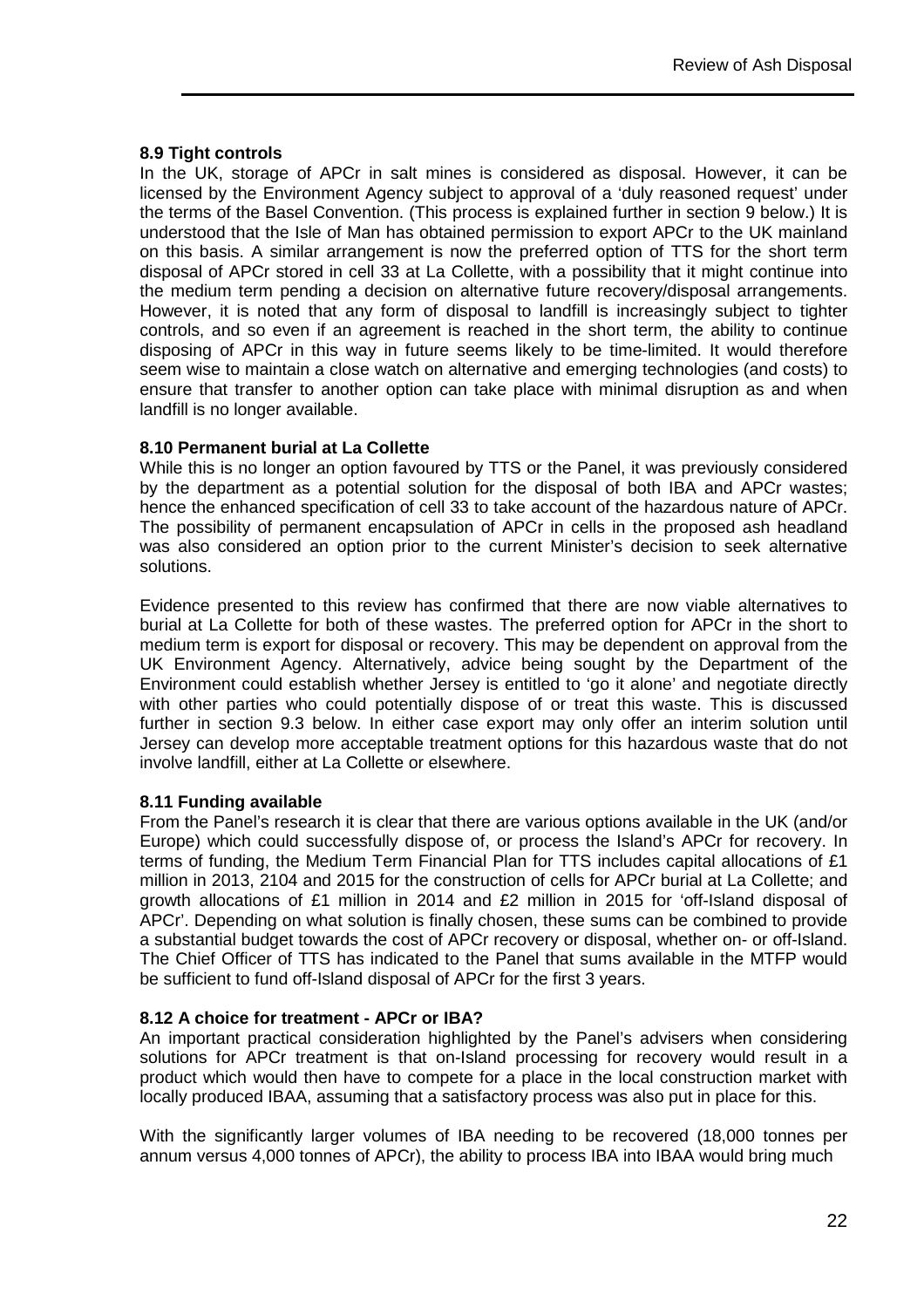greater benefits in reducing waste volumes, as well as being technically a more straightforward and less costly process.

## **8.13 Conclusion – APCr**

In the first instance, disposal of APCr off-Island should be pursued, with a view to first removing the 'legacy' APCr currently stored in bags in cell 33, and subsequently putting arrangements in place for regular shipments of new material arising from continuing operation of the EfW plant. In the short term the preferred solutions (particularly for the bagged material already stockpiled) would be either permanent storage of the waste in former salt mines, or pre-treatment by acid stabilisation in the UK for disposal into non-hazardous landfill. Alternative treatments could be considered if they proved economically favourable at a later date.

TTS have confirmed that shipping of the existing bagged APCr could be done by lorry under similar arrangements to those currently employed for transporting other hazardous wastes to the UK. In future it might be preferable to store the APCr produced in silos for shipment in bulk containers/tankers at economic intervals, possibly using the Victoria Quay if a suitable vessel could be found. The existing budget for APCr disposal at La Collette (approximately £1 million per annum) is considered by TTS to be sufficient to cover the likely costs of shipping, land fill tax and gate fees at the new disposal site.

In the medium to longer term, the Panel recommends that investigation of potential low-cost, low impact technologies for treatment of APCr, such as accelerated carbonation technology, should continue. While ACT is at an early stage of development, existing alternatives such as vitrification would entail such high levels of investment, technical complexity and energy consumption that the Panel considers they are unlikely to be sustainable. However, it seems highly likely that pressures for all jurisdictions to deal with their own wastes will only increase over time, and Jersey would be wise to prepare for this with an appropriate strategy, including options for local treatment of APCr if it becomes necessary in future.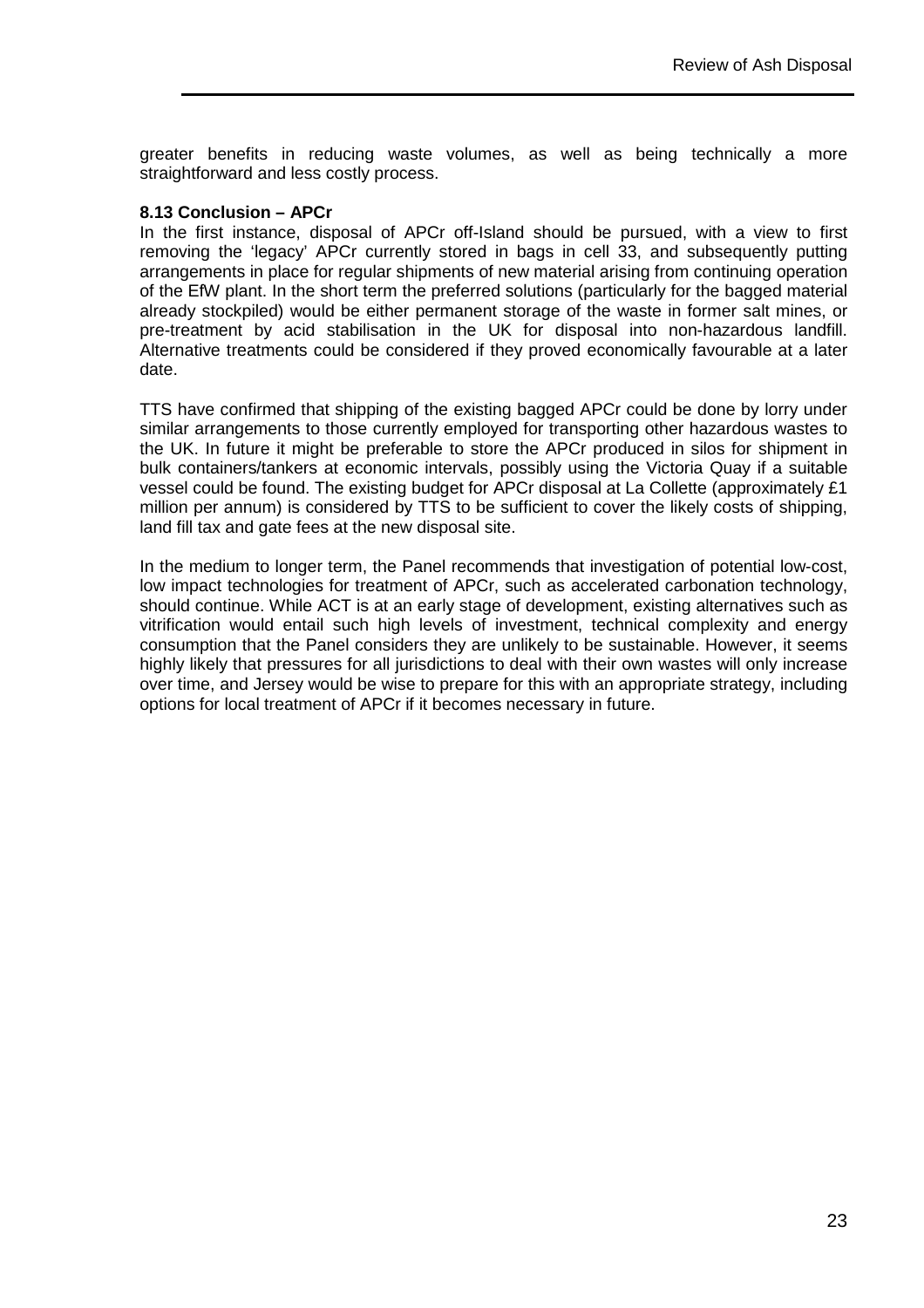# **9. The Basel Convention and duly reasoned requests**

The UK's ratification of the Basel Convention on Control of Transboundary Movements of Hazardous Wastes and Their Disposal was extended to Jersey in September 2007, and requires that any export of hazardous wastes to other territories needs to be licensed through the responsible national authority. The Waste Shipments Regulation is the over-arching European legislation applicable to the export of waste and implements the Basel Convention into EU law. There is a strong presumption under the convention that territories should wherever possible deal with their own waste internally, if necessary by developing the required infrastructure to do so.

Where this is not possible or practical, a process involving the submission of a 'duly reasoned request' (DRR) to the relevant national authority can be instigated, giving reasons why the transport should be permitted. The DRR will include an explanation as to why the specified wastes cannot be dealt with appropriately in situ, to justify the need for export.

Acceptance of a DRR constitutes an 'in principle' decision by the relevant national authority that there is justification for specific types of waste to be considered for export from one territory to another. This would be followed by a formal application from the exporting jurisdiction which would specify the quantities, destinations and arrangements for transport and disposal of the waste. Regulatory authorities in both exporting and receiving jurisdictions would then need to be satisfied that these arrangements were acceptable before the export and disposal could take place.

According to the Chief Officer of TTS, the department asked the Department of the Environment (as regulator) to apply for a DRR to the UK Environment Agency to export the current stockpile of APCr for disposal around Christmas 2011. The resulting detailed discussions and appropriate revision of the DRR between the regulator, TTS and third parties and the Environment Agency culminated in a meeting in Jersey in September 2012.

The regulator emphasised that it was important from an Island perspective to ensure that all hazardous wastes included on the DRR request (not just APCr) were fully categorised and that the request adequately explained and answered all relevant arguments under the guiding principles for DRRs in the UK Shipments Plan, as a poor application could have resulted in an immediate refusal. The list of reasons given in the DRR application in respect of Jersey's APCr is included as an appendix to this report.<sup>1</sup>

# **9.1 Legal advice**

Given that a DRR for APCr might be approved by the UK Environment Agency, the Panel was slightly surprised to hear from the Minister for Planning and Environment at the public hearing on 21st September that he was seeking advice from his officers on Jersey's position vis-à-vis the Convention. His aim was to clarify what responsibility Jersey had for its own waste disposal under the Waste Management (Jersey) Law 2005, and whether there was any need to submit a DRR for UK approval. The Environment Minister's view was that this might not be the case, which could enable the Island to negotiate directly with other territories, potentially opening up other routes for waste exports for recovery or disposal. The Environment Minister also advised that he had been in contact with companies in France which had shown an interest in taking some portion of Jersey's hazardous waste.

<sup>1</sup> Appendix p.28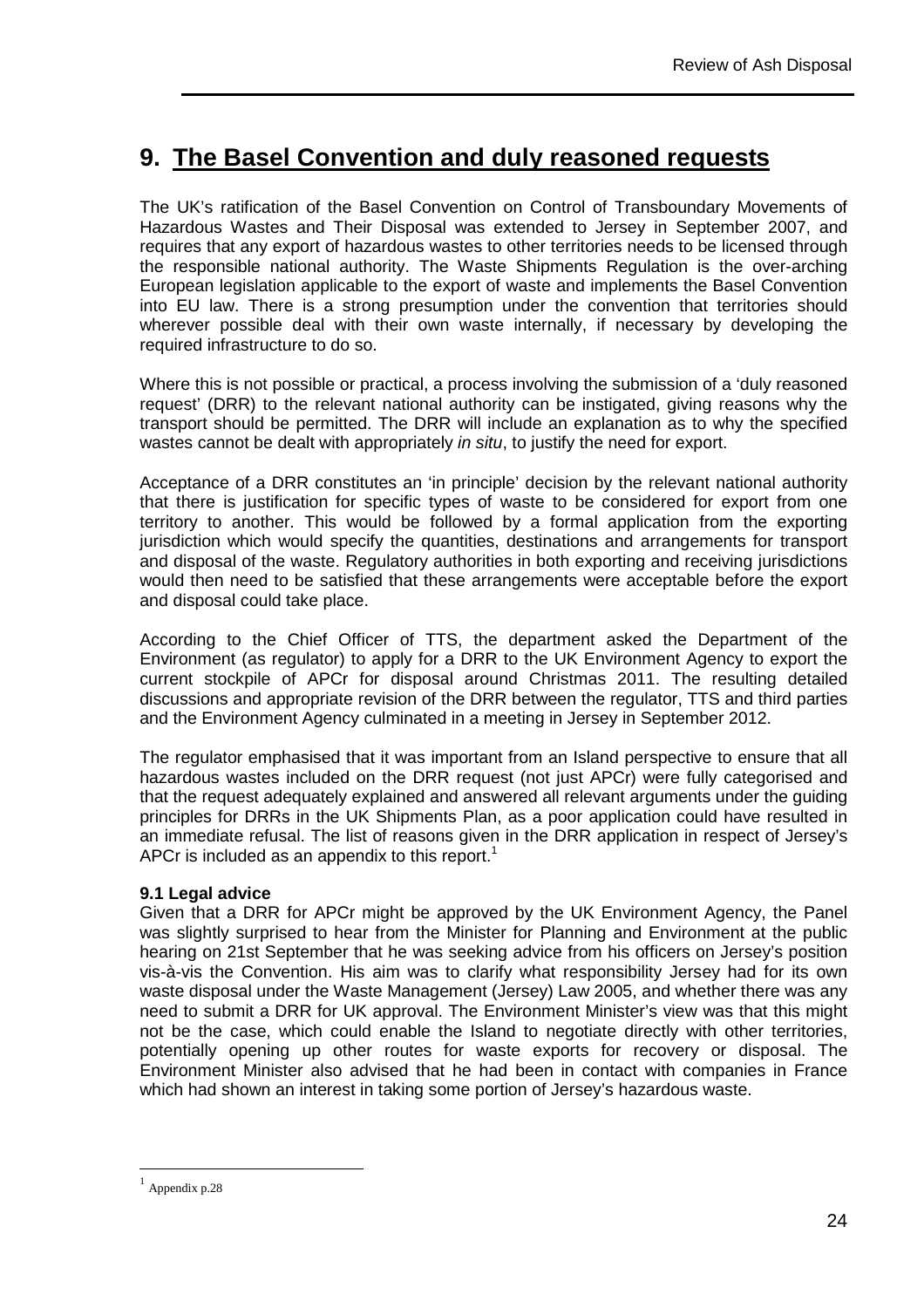# **9.2 An independent approach?**

While sympathetic to the view that Jersey should wherever possible 'stand on its own feet', members initially felt that given the time-critical nature of the decision on APCr, deliberations on whether or not Jersey actually needed to submit a DRR at all might prove an unnecessary complication, with potential to cause delay. It was noted that the Island has had DRRs accepted for the export of other types of hazardous waste (such as special waste oils to Europe) in the past. TTS have also commented that any delay in seeking the derogation from the UK would result in additional costs of approximately £1 million for the construction of a new cell for APCr storage, which would reduce the funds available for the purchase of any new plant and infrastructure needed for the processing of IBA.

# **9.3 Clarification**

Subsequent clarification by the department indicated that as ratification of the Basel Convention was extended to Jersey by the United Kingdom, although the Minister for Planning and Environment/Department of the Environment were nominated as the 'competent authority' for the Island, under the terms of the convention there is still an expectation that all activities relevant to the convention will be reported to and channelled through the national 'focal point'; in this case the UK Environment Agency. This was further explained in answer to a written question to the Minister for Planning and Environment in the States on 6th November 2012:

# 1240/5(7195)

**WRITTEN QUESTION TO THE MINISTER FOR PLANNING AND ENVIRONMENT BY DEPUTY J.H. YOUNG OF ST. BRELADE** 

#### **ANSWER TO BE TABLED ON TUESDAY 6th NOVEMBER 2012**

#### **Question**

Will the Minister inform the assembly whether he is required to seek consent from the relevant authorities in the United Kingdom to determine whether Jersey's hazardous waste, including asbestos presently stored temporarily at La Collette, can be exported from Jersey to another OECD or EU member country for disposal or recovery or whether his own powers in the Waste Management ( Jersey ) Law 2005 are sufficient to enable him to approve such proposal, in either case , will he provide details of the criteria which apply and of the protocols and procedure which he as Minister is required to follow to enable that export to take place.

#### **Answer**

The Waste Management (Jersey) Law 2005 ('the Law') extends the UK ratification of the OECD decision the Basel Convention to cover Jersey. The Minister for Planning and Environment and the Department are the competent authority in Jersey and fulfil the functions of Basel. These functions include administering the requirements under the international conventions on waste shipments which the island is obliged to follow. The Department is therefore a regulatory authority.

Export of waste for recovery requires the procedures set out by the Law to be followed. This includes that the prior informed consent of the competent authority in the destination jurisdiction must be obtained before wastes can be exported.

These procedures also include the submission of prescribed forms (detailing the names and contacts for the waste generator, holder, broker, carrier and site of recovery, waste types) financial guarantees, contracts and submission of genuine recovery statements.

Exports of wastes for disposal require the same procedures and consents to be followed. However, prior to export the agreement of the competent authority of destination has to be obtained. This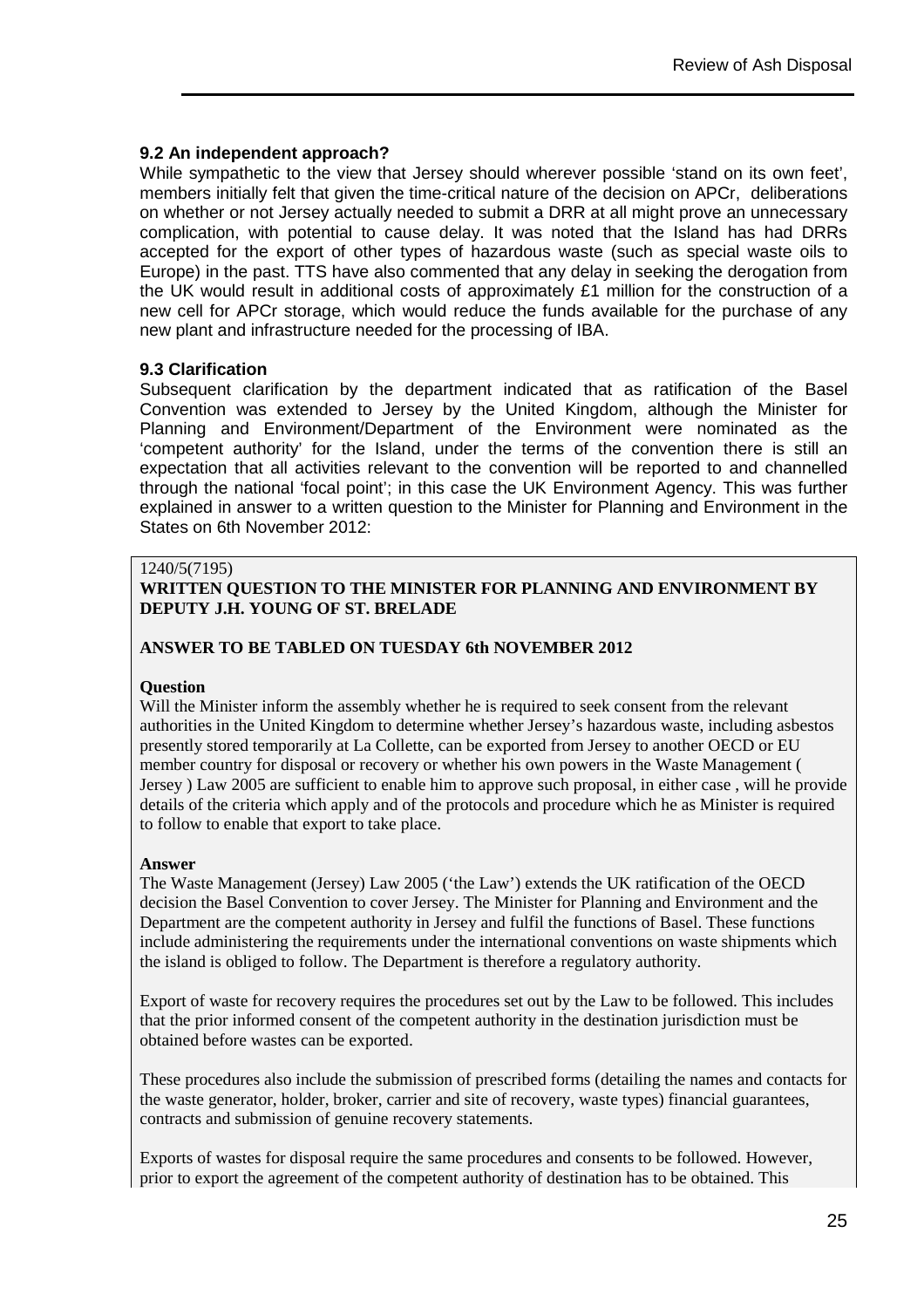involves justification for the proposed export for disposal from Jersey, that includes an assessment against the following criteria;

1) whether the country of dispatch has facilities of a type appropriate to deal with the wastes in question in an environmentally sound manner.

2) whether the country of dispatch is likely to be in a position to acquire facilities to dispose of the waste(s) in question in an environmentally sound manner in the short to medium term. 3) whether the waste identified could be stored safely prior to the acquisition of these facilities.

4) whether, based on present and predicted arisings, such facilities would be economically viable.

If all these conditions are satisfied, then the Department would formally submit a Duly Reasoned Request (DRR) to the proposed receiving jurisdiction.

If the DRR is granted, then before any shipments for disposal can take place, the agreed waste type and disposal activity is subject to the notification and consent procedure under the Law and the Waste Shipment Regulation. Accordingly, the competent authority of destination must approve the shipments of hazardous waste before export can take place. This includes provision of a financial guarantee to provide both the Department and the competent authority with guaranteed funds, for the waste need to be returned or otherwise suitable disposed of.

Defra (UK) has recently indicated to the Department that there is nothing to prevent Jersey from approaching another EU country in order to negotiate a DRR for the disposal of waste. The proviso here is so long as the Basel Convention (and provisions in the Waste Management (Jersey) Law 2005) are adhered to. However, under the Basel Convention, Defra have to report movements of hazardous waste to and from the UK, and correspondence with the UK authorities indicate that they would probably have to record such a movement under the UK banner. This information is made public on the Basel Convention website; so it would be problematic for the UK to report shipments for disposal to another EC member state which the UK would not itself accept for disposal in the UK through the DRR process.

If it is formally requested by a waste company or responsible States department that waste is exported from Jersey for recovery then a DRR would not be required. However, contact with the receiving competent authority would still be required, as this would still constitute a trans-boundary shipment of hazardous waste requiring prior informed consent from the competent authorities of both the exporting and importing jurisdictions. Prior consent of the UK would not be required.

#### **9.4 DRR application confirmed**

It was confirmed by the department that a formal DRR application was submitted on 18th September 2012, which included APCr together with other specialised wastes from different sources requiring off-Island disposal facilities. At the time of writing confirmation of the outcome was still awaited; the usual time-scale for such decisions is understood to be approximately 2-3 months.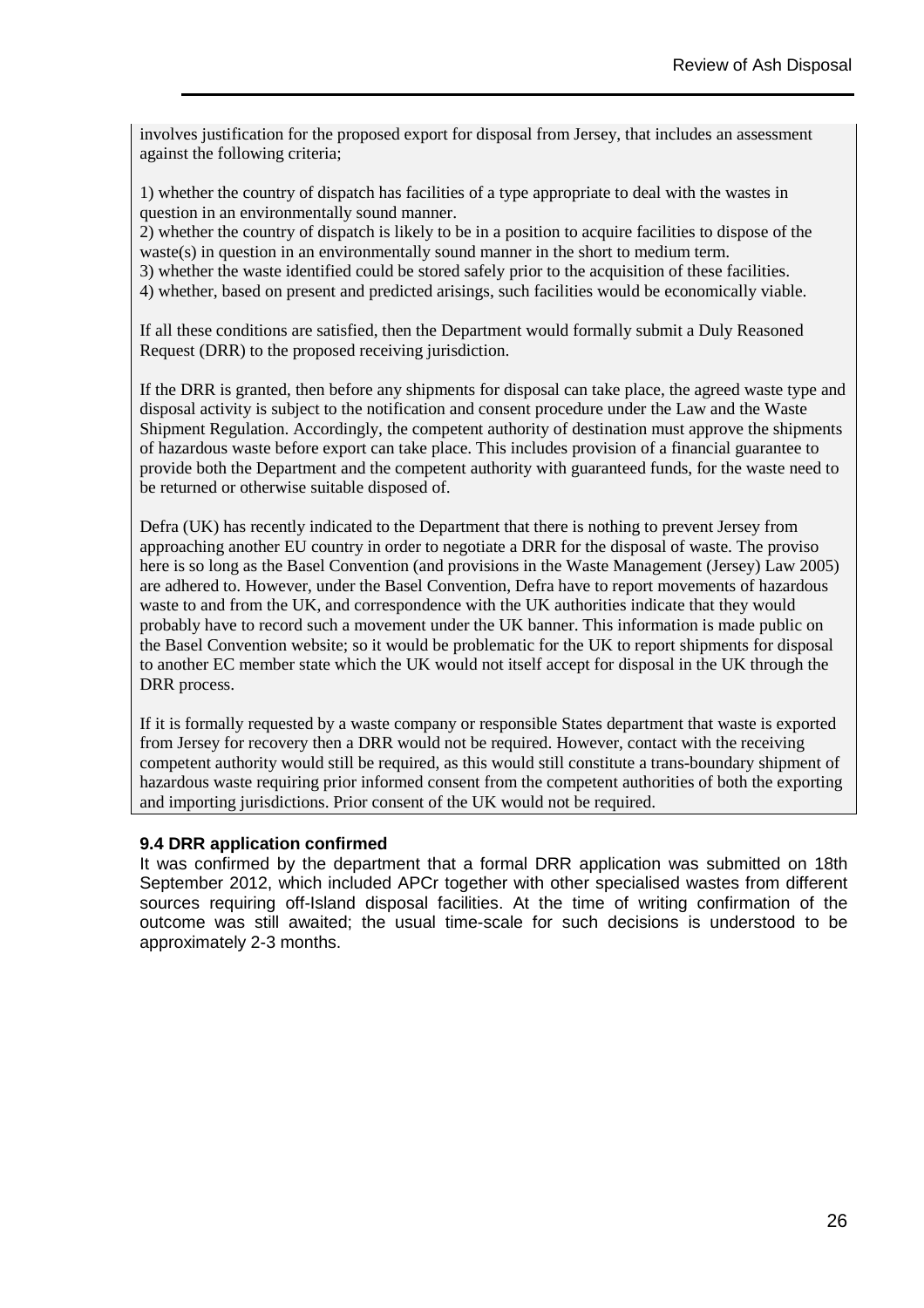# **10. Regulation and best practice**

Asked for his views on ash disposal during the public hearing on 21st September, the Minister for Planning and Environment explained that there was a difference between his rôle as regulator and consideration of best environmental practice. He made it clear that from an environmental point of view, the current disposal method (burial of ash in engineered cells) was at the bottom of the list in terms of the waste management hierarchy, and did not represent best practice; even if from a regulatory viewpoint it did not generate pollution or human health problems. As such his department would be open to consideration of alternative approaches, which would hopefully be more sustainable and follow the principles of the waste hierarchy (which favours recovery options over disposal).

# **10.1 Recycling and other technologies**

The Minister emphasised the need for continued efforts to increase recycling and minimise the volume of materials needing to be incinerated. He indicated that his powers to influence the development of waste management policy were limited by the fact that this remained the responsibility of the operator (TTS) at the present time; separating the 3 functions of strategy and policy setting, regulation and operation would potentially have environmental benefits:

# **The Minister for Planning and Environment:**

The level to which the Minister is able through that department to direct or encourage the T.T.S. Department into higher waste management or recycling techniques is fairly limited. It is limited because the waste management strategy still rests with the operator and that is the difficulty. I have mentioned on other occasions that there has always been a long-term intention, and it makes proper administrative sense, to separate out the 3 functions, you have the operator, the regulator and the person who sets the long-term strategy and policy, and those are 3 separate functions that should not be blurred. At the moment we have the operator setting the policy and that means that I have limited powers with which to encourage the T.T.S. Department to go for, for example, higher recycling techniques that would automatically achieve the separation at source that  $\overline{I}$  think might be beneficial to the better treatment of the waste products coming out of the end of that.

The Minister also suggested that there may be possible alternative technologies available for processing IBA, such as vitrification (as described in section 8.7 above in respect of possible treatment processes for APCr). While he did not identify a specific process, the Panel's advisers have commented that they are not aware of vitrification or similar thermal processes currently being applied to IBA on a commercial basis, as they require substantial investment in highly specialised equipment, as well as being extremely energy-intensive. TTS confirmed that the investment required for an on-Island vitrification plant using proven technology would be huge.

While vitrification might possibly be an option for treatment of smaller volumes of more hazardous wastes such as APCr, processing waste ash into IBAA as outlined in section 7.1 above is by comparison a well-proven, relatively simple and inexpensive process requiring limited technological input. As such it would be the preferred method of recovery provided the issues of quality control and market testing can be satisfactorily resolved.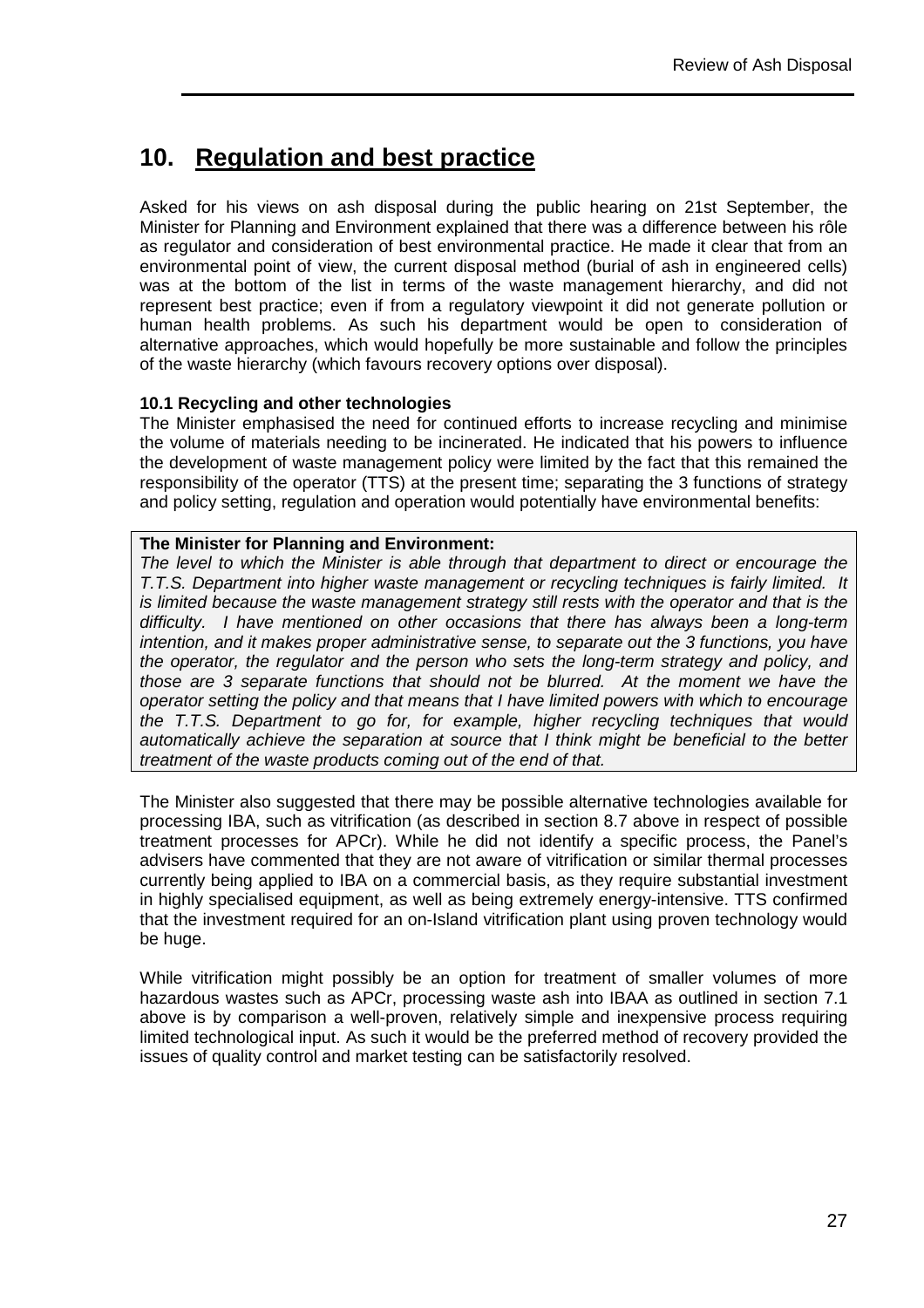# **Appendix**

# **Duly reasoned request (DRR) for the transfrontier shipment of hazardous wastes from Jersey to the United Kingdom**

Date of submission by the Department of the Environment to the UK Environment Agency: 18 September 2012

As part of the submission, Annex C contained additional information to support the DRR and satisfy Article 41(4) of Regulation (EC) No 1013/2006 of the European Parliament and of the Council of 14 June 2006 on shipments of waste.

Annex C included the text:

 $\overline{a}$ 

A number of factors have influenced the decision to seek export of the APC for the next 3 years:

- It is recognised that the incineration residues from the new La Collette EfW plant, IBA and APC, should not be co-disposed and that the highest engineering standards of containment cells must be applied to provide environmental protection.
- The best practice engineering standards required by the EC Landfill Directive 1999- 31-EC and particularly requirements for a natural or artificial geological barrier as part of the hazardous landfill site containment cells is not feasible in Jersey where indigenous clay for use in engineering is not available<sup>1</sup> (see footnote).
- More sustainable options should be given precedence over the disposal of APC residues in landfill. Given the lack of any geological layer, (which may result in a legacy for future generations of reconstructing cells when polymeric liners reach the end of their design life) the acceptability and sustainability of landfilling hazardous waste at La Collette is in doubt.

<sup>&</sup>lt;sup>1</sup> The bedrock underlying Jersey comprises hard fractured strata, which has a moderate permeability. Recharge to the bedrock aquifer from rainfall occurs via fractures which permit the water to migrate rapidly downwards to the water table.

The overlying superficial deposits are composed of loess (an aeolian silt/clay deposit deposited during the last ice age), alluvium (recent deposits deposited by streams ranging from gravels to clays ), head (a poorly sorted paleoglacial deposit) and wind blown sands. Alluvial clays occur in stream valleys, the greatest spread being beneath the urban area of St Helier. Alluvial clays rarely attain a thickness of more than a metre or two and are limited in extent, frequently being laterally discontinuous.

Loess deposits are located predominantly on the Island's plateau areas and over low lying areas in the south east of the island. Their thickness ranges from less than 1 metre in the west of the Island to about 4 metres (rarely up to 5 metres) in the east. The permeability of the loess on Jersey has not been determined, the published range of primary (intergranular) permeabilities for loess deposits ranges from 1 x 10-5 to 1 x 10 -7 m/s, with vertical secondary permeability (caused by the presence of cracks, root channels and bioturbation) often being significantly higher. The occurrence of rapid recharge to the bedrock aquifer in areas of the Island overlain by loess is indicative that the local loess does possess significant vertical permeability.

It is concluded that although clays of limited extent and loess (clayey silts) do occur in Jersey, their thickness and permeability are significantly less than that required in the EC Landfill Directive for a hazardous waste landfill.